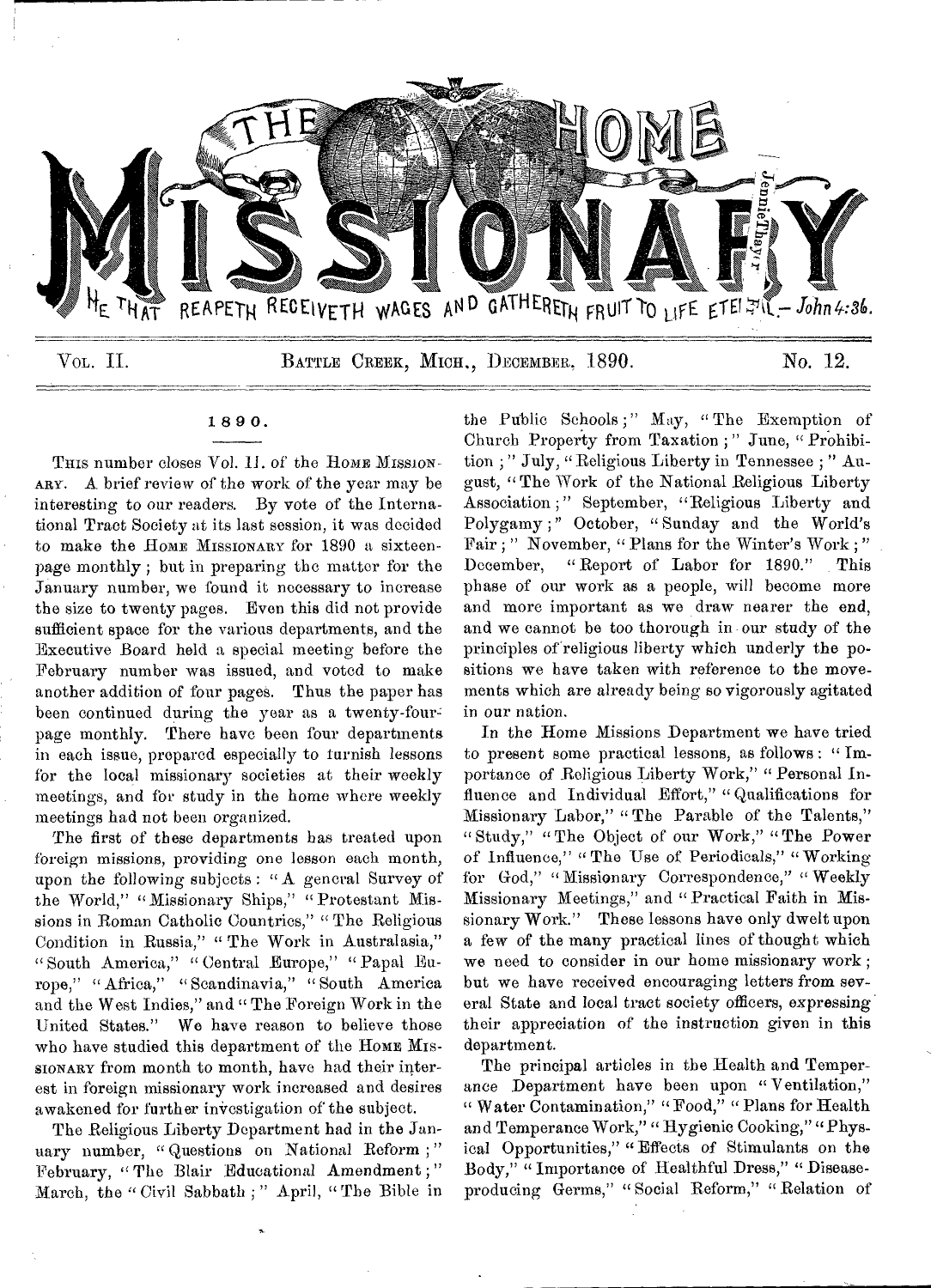Food and Temperance," and "Bible Hygiene." Much care and thought have been given to the preparation of these articles, and we trust they have been studied with as much care as their importance demands. The principles of health and temperance are intimately connected with the third angel's message, and their importance is coming to be recognized by the better class of people in all the religious denominations of the age. The lessons contained in these four departments alone, have been worth many times the price of the paper.

Another important feature of the paper has been the Canvassers' Department. Commencing with four pages in the January number, this department was enlarged to six for the rest of the year. A series of articles by E. E. Miles, entitled "Hints About Canvassing," has formed a very instructive part of this department of the paper. Numerous editorials by the General Canvassing Agent, together with interesting reports from the workers in different parts of the world, and contributed articles by different persons upon various phases of the work, have all tended to make this department indispensable to the canvassers, and interesting to all. The tabulated monthly reports giving the amount of orders taken each month in different States, provinces, and foreign fields, have been read with interest by thousands. In addition to the regular Canvassers' Department, a 20-page Extra was issued in February, containing a full report of the District and State Agents' convention, held at Battle Creek, Mich., Jan. 30 to Feb. 7, 1890.

The first two or three pages of each issue of the paper except the present number, have contained the fourth Sabbath readings for the month. These readings have all been upon important subjects, and have been furnished by Elders U. Smith, D. T. Jones, 0. A. Olsen, *J.* 0. Corliss, W. W. Prescott, E. E. Miles, S. N. Haskell, Dr. J. H. Kellogg, and the writer. We are not able to say how universally the plan has been carried out of having these articles read in the churches the fourth Sabbath of each month ; but we trust this plan has been generally followed, and that the important matter contained in these articles has been carefully considered by all our readers.

Interesting extracts from some of the correspondence which has been received by our secretaries from different parts of the world, short articles for the children, reports of the first-day offerings, etc., have all helped to make the paper interesting.

Our present plan is to continue the paper for another year at its present size, form, and price. We have every reason to be well satisfied with the support that has been given this paper during the year 1890, and we trust our present subscription list of over 6,000, will soon be increased by placing the paper in the home of every family of Seventhday Adventists in the world. When' the low price of the paper and the large amount of matter it contains are taken into consideration, we do not think it is asking any too much to request local tract society officers to make an effort to secure the subscription of some one in every family. Several sample copies have been sent to each librarian, with the request that he canvass the entire membership of the church both for new subscriptions and for renewals. We earnestly solicit contributions for the paper, both of articles of instruction and reports of labor, and shall be glad in the future as we have been in the past, to receive kindly criticisms and suggestions to assist us in making the paper useful.

L. C. C.

#### **THE FOURTH SABBATH IN DECEMBER.**

Our readers will notice that we have omitted the usual fourth Sabbath reading from this number of the HOME MISSIONARY. We did this because the fourth Sabbath of December comes the last day of the week of prayer, and an address has already been sent out for that day, in the Home MissionARY Extra. We see no reason why the fourth Sabbath of this month, however, should not be treated as a missionary Sabbath, and the usual fourth Sabbath contributions for home missionary work be taken.

Some may say that inasmuch as offerings for foreign missions have been made during the week, it would be inconsistent to expect anything to be given so soon afterward for home work; but our experience has been that the more we become interested in foreign work by assisting to carry it forward, the more we will be interested in home work also, and anxious to see it prosper. May the Lord help us not only to remember those who are beyond the seas, but the work at home as well.

BY vote of the Executive Board just before going to press, it is decided to discontinue the publication of the children's page next year, and some changes were made in the arrangement and make-up of the paper. W. A. Colcord was chosen to edit the Religious Liberty Department, Miss Jennie Thayer the Home Missions Department, and L. C. Chadwick the Canvassers' Department. The other editors will remain the same as heretofore.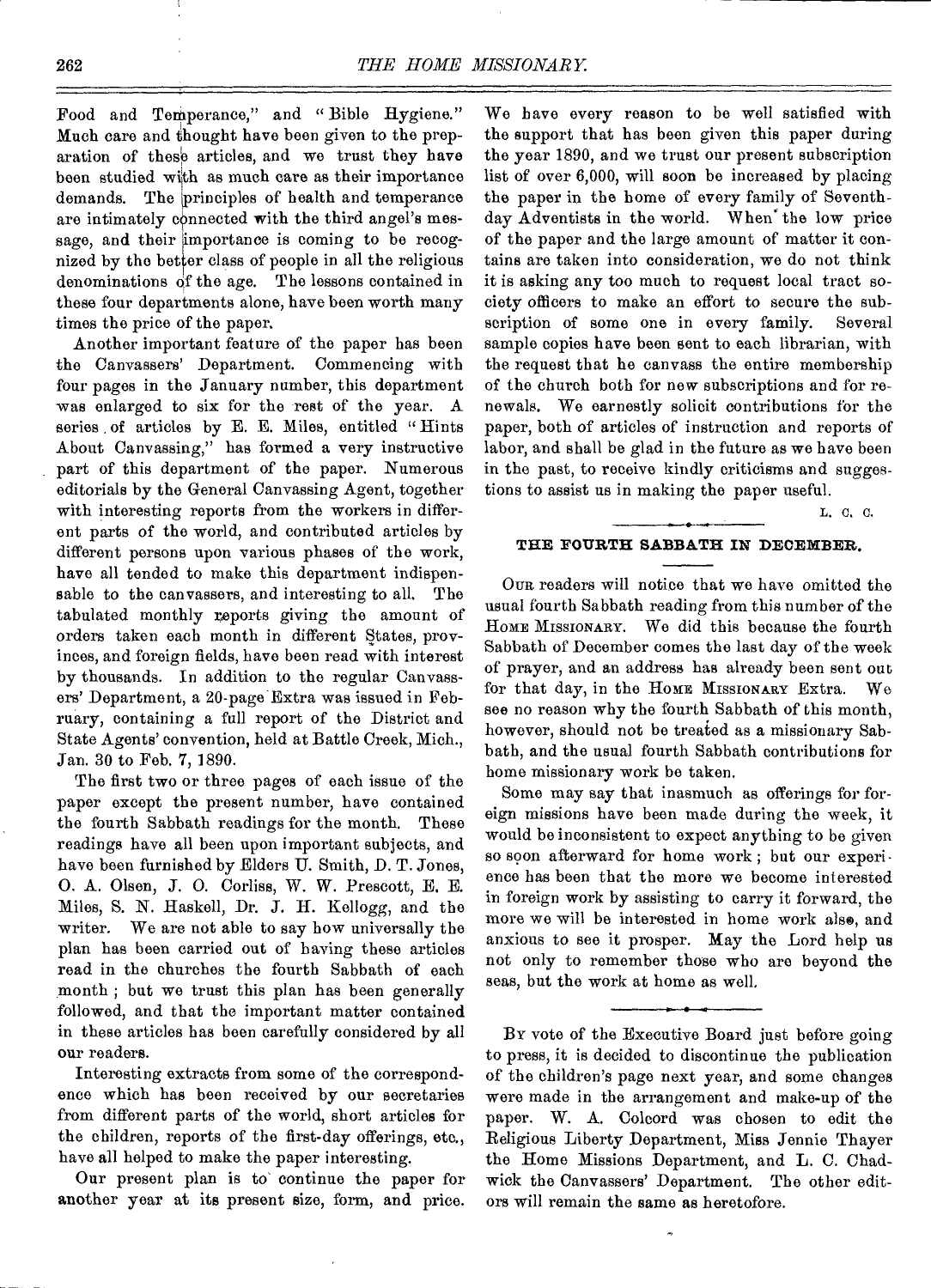#### **A RETROSPECTIVE VIEW.**

It is not an uncommon thing to hear the aged man say, if he had his life to live over again, he would make it very different in many respects, from what it had been. He who is wise will not wait until his life is all in the past, before he carefully reviews it to see where he is making mistakes, where he is neglectful of duties, and where he is failing to improve the opportunities for doing good, that exist all around him.

In business, the difference between a successful man and one who makes a failure of everything he undertakes, is not due so much to the difference in natural endowments, or of the ability to do a prosperous business, as to the fact that the one often reviews his business and notes every point where he has made a mistake, and every place where he can improve in the method of conducting his business. With him every month and every year brings improvement and advancement ; but with the man who is careless and inattentive to his business, and makes no effort to improve, these evil habits become fixed ; and instead of advancing, he loses ground, or, at best, only becomes stereotyped.

The same is true with the Christian. It has been truthfully said, that there is no stand-still point in Christian experience. The Christian must advance, or he will retrograde ; and to advance, it is necessary often to review his life, and compare it with the perfect Model. In doing this, the individual marks every defect, observes every mistake, weighs every motive, and compares his own character at each point with the ideal character which he has before him ; and then, like the artist, strives to imitate the model. The apostle says, "Not as though I had already attained, either were already perfect : but I follow after."

With the missionary, who has consecrated himself, with all his talents, to God, the desire is and should be, to do the most good that it is possible for him to accomplish. When we say this, we do not mean that the missionary worker should neglect those dependent upon him, or that he should fail to provide for his own and their wants, but rather, that he should improve every opportunity that presents itself for doing good. If careful account is made of such opportunities, the busiest persons will be surprised to know how much time they have for such work. Those who have work to do, and want it done faithfully and well, de not employ persons who have a great deal of leisure time, because such persons are usually unreliable. Those who are always busy always have plenty of time to attend to business ; and if a matter is of sufficient importance to be done at all, they regard it of sufficient importance to be done well. Consequently, their services are in demand, when good, prompt, and reliable service is wanted.

We are now drawing near the close of another year. Perhaps all the readers of the HOME MISSION-ARY began the year with the resolution to make it one of usefulness, and we have abundant evidence before us, to show that much good has been done. But suppose we individually take a retrospective view of the past year. Can we truly say of ourselves that we have been good and faithful servants ? If not, wherein is the failure ? Perhaps by asking ourselves questions like the following, we can see more clearly where the failure has been.

First, have we improved all our time to the best advantage? Have the moments all been used for some good purpose? or have we neglected to begin some useful work because we did not have a whole hour, a whole day, or a whole week, to devote to it ?

Second, have opportunities for doing good to othersbeen improved to the best advantage? Have we always been ready to speak a kind and encouraging word to those about us ? Have we been faithful as servants of Christ in pointing those with whom we have associated, to the source of life and peace?

Third, have we done our duty in the family and in the church ? Have we visited the sick, and contributed to the poor?

Fourth, have our meditations been pure and elevating ? and have we improved the opportunities which we have had for reading useful books and papers, that we may be prepared for greater usefulness ?

Fifth, have we devoted some time each day to meditation and prayer and the study of the Scriptures ?

Sixth, how many of our faults have we overcome ? and how many of the Christian graces have we added to our characters?

Seventh, how much closer do our lives conform to the model which we have in the life of Christ than when the year began?

Eighth, how do our motives compare with the motives which actuated us at the beginning of the year? Are they purer and more unselfish ?

These and other similar questions may be considered with profit, and plans for the coming year should be laid with the idea of making continual improvement in every trait of character which goes to make an honest, honorable, and upright man, a sincere, earnest, and devoted Christian, and a zealous, sacrificing, and faithful missionary.

#### **OCTOBER DONATIONS.**

THE donations that were made the fourth Sabbath in October all over the field were for the International Tract Society. Thus far we have received but a small amount at our office, and some of the State secretaries inform us that the local societies have not sent them in. Will not each librarian attend to this matter *immediately,* and send the amount of the October donations to your State Secretary, as we are in need of the money to assist us in sending out publications to fill the urgent calls that are coming in' from different parts of the world ?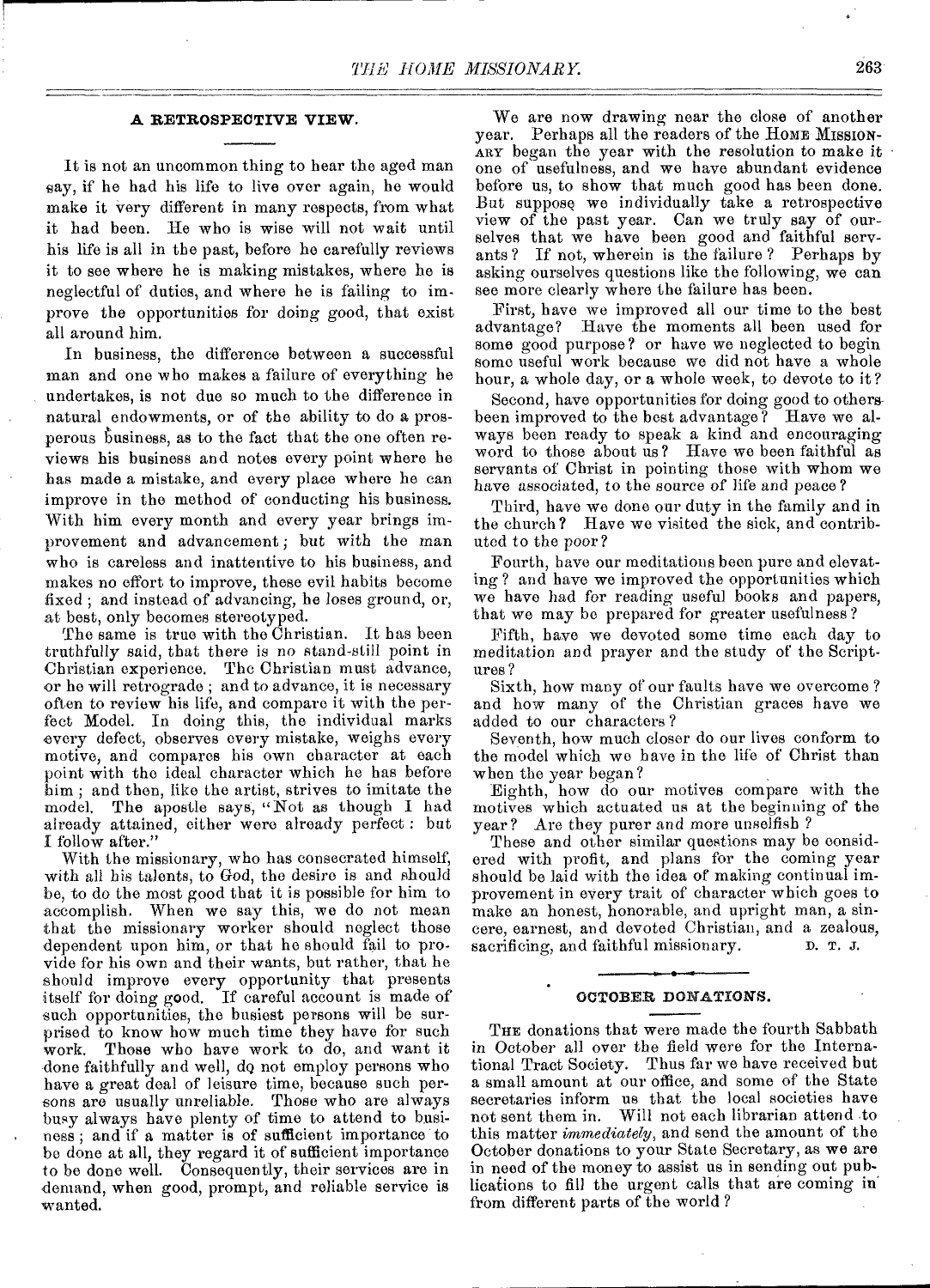#### **VALUABLE BOOKS.**

Fon some time some of the officers of the International Tract Society have been looking for and examining a line of books treating upon the different phases of foreign missionary work, both in the line of the history of the mission work of different denominations, and the lives of some of the most prominent, devoted missionaries, who have given their lives to this work. Several State societies have voted during the last few months to authorize their officers to invest from \$25.00 to \$50.00 in a library of books treating on home and foreign missionary work, to be controlled by the secretaries and loaned to State officers and ministers. This is a move in the right direction, and we wish that every State society, which did not act on this question at its annual meetings, would bring the matter before its Board of Directors at once, and take steps to secure these libraries soon, so that the winter months which are so much more favorable for study than the summer, may be improved. The International Tract Society has a list of good books which it is prepared to recommend and furnish to any State society for this purpose.

The object of this article is to call attention definitely to some books which we wish to recommend to all our readers for personal study according to the classification given below. The International Tract Society has a supply of these books in stock, and will send them by mail on receipt of price.

#### THE NONESUCH PROFESSOR.

This is a book that every minister, Bible-worker, canvasser, and missionary worker ought to have ; and every Christian will be profited by a careful examination of its pages. It is a book of 367 pages, bound in cloth, after the English style, and has a fitting sub-title on its cover, " Golden nuggets from an old mine." It is a description of a very uncommon character, a consistent Christian.. It is drawn more from the holy Scriptures than from living examples. It is a book of practical godliness. It was first printed in the year 1815, and for some unaccountable reason was almost entirely lost sight of for more than fifty years, until a few copies of it were recently found by Mr. F. H. Revell, who bought them and the plates of the book, and has now issued a new edition. It is a book that may be opened at any page, and in reading a half-dozen lines, there will be found food for thought and reflection. Price by mail, post-paid, \$1.00.

#### THE CHRISTIAN'S SECRET OF A HAPPY LIFE.

This book is already well known to many of our readers, as it has been mentioned in other papers of

our denomination. It is written by Hannah Whitall Smith; has 250 pages, and can be secured in several styles of binding from seventy-five cents in cloth to \$2.50 in best German calf, padded. We have a good supply of the cloth binding at seventy-five cents, and in case other styles are desired, can have them mailed from the publisher or from our Chicago office. Young people and young Christians especially, should have this book to read and study.

#### MORAL MUSCLE, AND HOW TO USE IT.

This little book of ninety pages is a "Brotherly Chat With Young Men," by Frederick A. Atkins. The Rev. J. T. Davidson, in his introduction of the book, very truly says, "He who reads the first page will go on till he reads the last." The title of the book is a significant index of its contents, which are divided as follows : A Fierce Fight ; Perseverance Wins; Purity is Power; The Redemption of the Evening ; Helpers in the Fight ; Things that Hinder ; and Victory. A few copies only can be secured in paper covers at twenty-five cents, but an unlimited supply in fine cloth at fifty cents. It is worth many times its cost to any young man.

#### THE PERFECTED LIFE.

" The Perfected Life, or the Greatest Need of the World," is a small book in vellum paper covers at twenty cents per copy, which in a few pages has a rich mine of thought on the development of Christian character.

#### $LOVE$  - THE SUPREME GIFT.

This is a companion book to the one mentioned last, uniform in size, style, and price. The subtitle is " The Greatest Thing in the World." Of this little book the *Religious Telescope* says, " It is worth its weight in gold."

#### MISSIONARY ENTERPRISES IN THE SOUTH-SEA ISLANDS.

This work is a complete history of the work of that celebrated missionary, John Williams. It gives in his own words the account of his work, with many interesting and very profitable experiences, which as a people we need to become familiar with before we can properly appreciate the magnitude of the work we have before us. Bound in fine cloth, with gold side-stamp. 416 pages ; price, \$1.25.

#### THE SECRET OF SUCCESS.

"The Secret of Success, or Finger Posts on the Highway of Life," by John T. Dale, is a book with 400 large pages, nicely bound in cloth, with gilt side stamp. Price \$1.50. The following selections from its table of contents give an idea of its scope : Have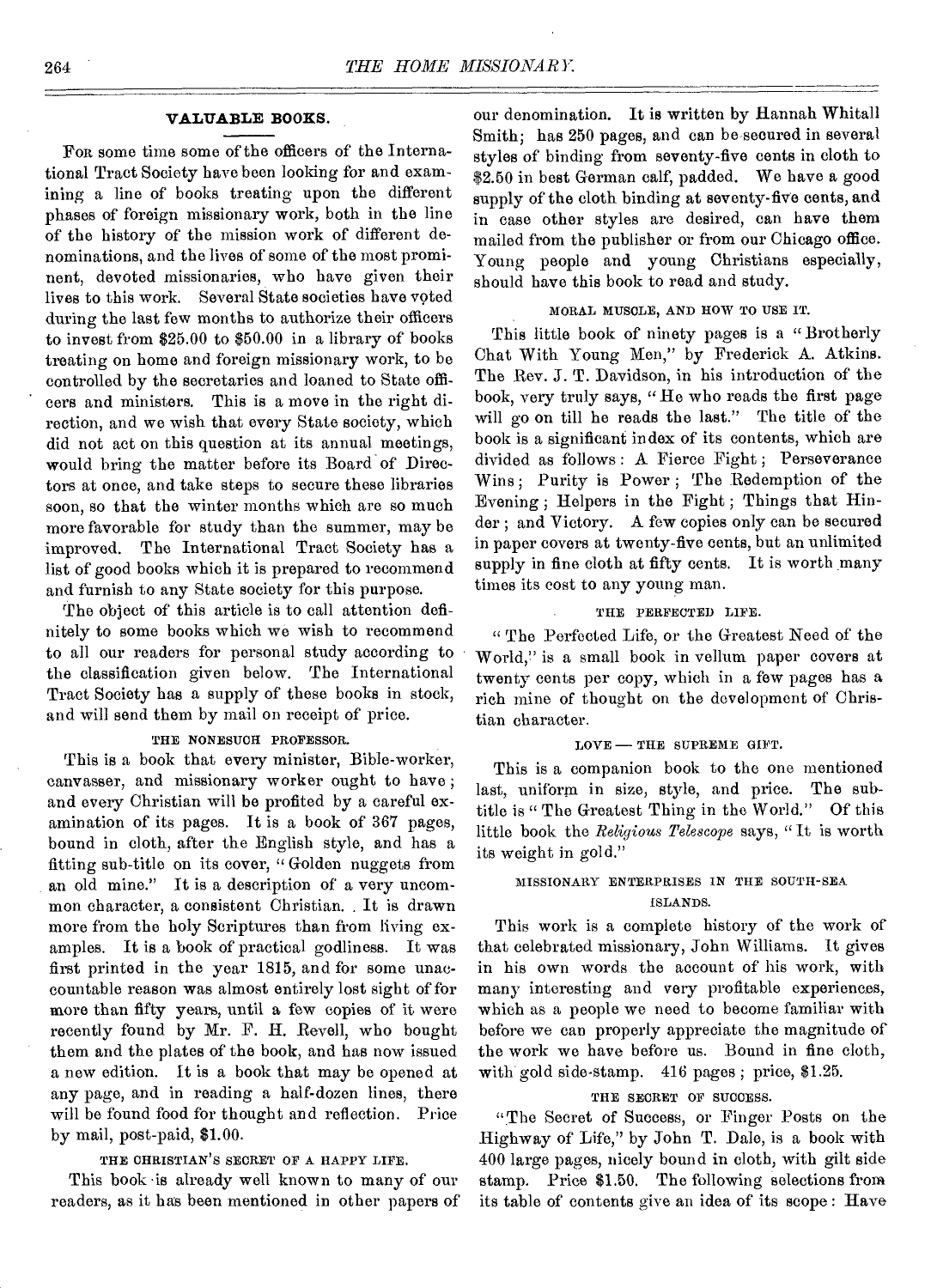a Purpose ; What Minutes are Worth ; Make Home Attractive ; A Sunny Temper ; Be Patient ; What Reading Will Do ; What to Read ; How to Read ; Study of the Bible; A Talk to Boys; A Talk to Girls ; Be Kind ; The Secret of a Happy Life ; How Great Men Have Risen ; True Culture and Progress ; What Pluck Can Do ; Hard Work Bettor than Genius, etc. Out of many testimonials that might be given of the book, we simply quote from Rev. E. P. Goodwin. He says: "I took it up doubtful as to its value. I lay it down with the feeling that it deserves my hearty recommendation."

#### CHRISTIAN TEMPERANCE AND BIBLE HYGIENE.

"Christian Temperance and Bible Hygiene " is the name of a new book just issued by the *Good Health* Publishing Co. This work is a compilation, and in some sense an abstract, of the various writings of Mrs. E. G. White on the subject of health and temperance reform, to which have been added several articles, *by* Elder James White, elucidating the same principles, and the personal experience of Elders S. N. Andrews and Joseph Bates, two of the pioneers in the health movement among Seventhday Adventists.

The purpose in the preparation of this volume has been to gather together, in a condensed form, writings which were scattered through various volumes, and some that have never before appeared in print, so that the teachings of Mrs. White upon this subject might reach as large a number as possible of those for whom they were specially intended. The work of compilation has been done under the supervision of Mrs. White, by a committee appointed by her for the purpose, and the manuscript has been carefully examined by her.

" Christian Temperance and Bible Hygiene " contains 268 pages, and is bound in two styles. Fine English cloth, marbled edge, price \$1.25. The same binding, with gilt edge, \$1.75.

We will not extend this list of books in this number, but hope to receive many orders for them, not because of any financial profit to us, but that the good reading which they contain may be placed in the homes of our readers.

Some State societies have already ordered supplies of some of these books, so that they are prepared to fill orders for them, and others will doubtless do so if those ordering should prefer to order from their State secretary. Our only object is to get the good reading circulated. L. C. C.

#### **SOME NEW SONGS.**

WE are glad to announce two new songs which have recently been prepared and added to the list of religious liberty literature. They were sung for the first time in public at the last meeting of the Association in the Tabernacle at Battle Creek, Sunday, Dec. 7, 1890, and by unanimous vote of the Association the authors were requested to publish them in sheetmusic form, with the imprint of the National Religious Liberty Association. They are entitled "What Has Papa Done? or The Prisoner's Daughter," and "The Prisoner, or A Mansion For a Cell." The words to both are original, and the music of two well-known songs has been carefully arranged and adapted for them. New and appropriate designs have been prepared by our artists for the title-pages, and it is hoped they will have a wide circulation by our readers among their music-loving acquaintances, as well as a place in their own homes. The price of the first is 25 cents, and the latter, 30 cents. They are companion songs and the two will be sent for 50 cents. Address all orders to the International Tract Society, Battle Creek, Mich., or 28 College Place, Chicago, Ill.

#### **NEW SCANDINAVIAN MISSIONARY PAPERS.**

THE International Tract Society has recently commenced the publication of two new missionary papers for the Scandinavians, one in the Danish-Norwegian language, and one in the Swedish. The papers are published at our Chicago office. *Evangeliets Sendebud*  (The Gospel Messenger) is the name of the Danish, and *Sions Vagtare* (Zion's Watchman), the Swedish. They are both 24-page monthlies, and the subscription price is seventy-five cents per year. The papers were both commenced with the November number, and an encouraging list of subscribers has already been received. We feel as though our English-speaking readers ought to take an interest in these papers as well as the Scandinavians. They will be made pioneer papers, containing articles on practical and doctrinal topics, also something for fireside reading, including something in each number for the children. There will be a department for the discussion of the principles of religious liberty, and another for instruction on health and temperance topics.

The papers are each in charge of a competent editorial committee, and everything will be done that is in our power to make them a valuable means of instruction in the languages in which they are issued. All orders should be addressed to the International Tract Society, 28 College Place, Chicago, Ill.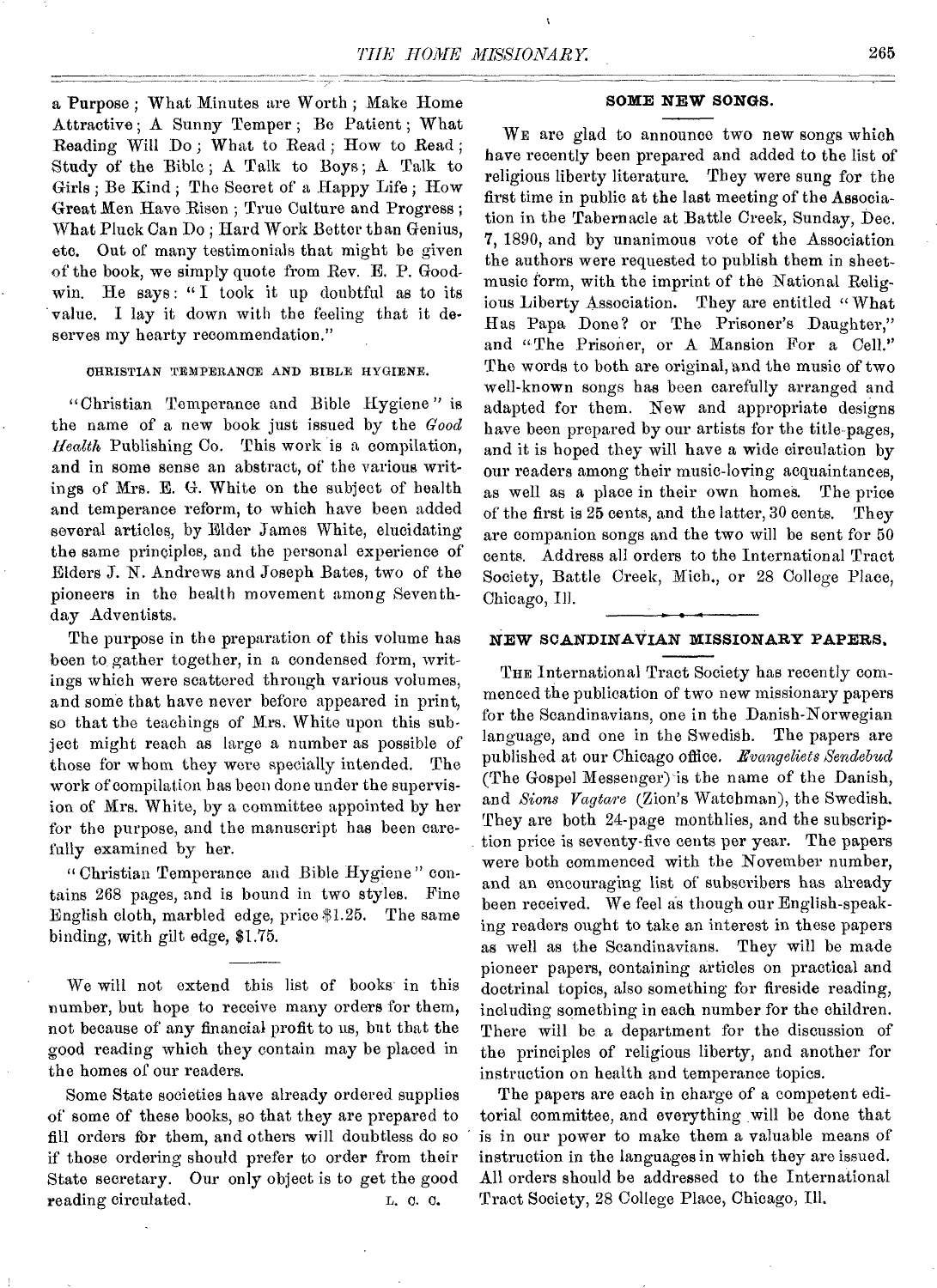# Extracts from Correspondence.

THE following extract is from a lady in Jamaica, who devotes her time almost wholly to works of charity and love, among the poor and distressed :—

" You do not know how grateful I feel for your generosity and kindness in allowing me the privilege of distributing these very precious tracts and books, and I earnestly pray that the good work may be steadily carried on, and may bring forth abundant fruit. I have had much pleasure in reading 'Spirit of Prophecy' so ably written by Mrs. E. G. White, and would be very grateful to read other of her works; also 'Our Faith and Hope,' and 'Sermons on the Coming and Kingdom of Christ,' by Elder James White.

" I am very desirous of making the coming Christmas tide one of pleasure to the poor sufferers at the public hospital, and therefore plead with your Society to send a number of your choicest books, such as ' Sabbath Readings,' of which you kindly sent *me one* copy in your last gift. I have been very much interested in its contents, and should like to have at least two dozen copies to use as I have stated. Please let me know their cost, and I will remit the money. The copy you sent me forms one of the daily lessons which my four little grandchildren delight in reading.

"I thank you again and again for your generous gift to me, and desire to be of use to the Society in any way that lies in my power."

Just recently we received a letter from the Isle de Los, off the coast of Sierra Leone, West Africa, in reply to a letter and publications sent the people at their own request some time ago: —

"A part of your literature was sent to us by a gentleman of Sierra Leone, and as we find that we are in need of these valuable papers, I, on behalf of the Young Men's Mutual Improvement Society, was directed to write you that we shall be very thankful if you will forward us some weekly-issues of your useful and profitable literature for our social gatherings."

From a gentleman in Sierra Leone, West Africa, who also sends the name of a friend who wishes reading-matter : —

"Your valued favor accompanied by fifty copies of the *Youth's Instructor* and several nice tracts sent me by your Society, have been received. May God grant you success in all your labors, and give you many souls in the day of account. I need not mention that I highly appreciate your kindness in placing my name upon your list for the *Signs of the Times* and *Good Health,* for which I am under the greatest obligations to you. The *Youth's Instructors*  have been distributed, and the children desire to have more, if you can conveniently spare them. They are very much appreciated. I will be thankful also for some more of the Social Purity pamphlets."

From a teacher in Barbadoes, West Indies : -

" Allow me to express my thanks for both the quantity and quality of reading-matter sent me a short time ago. I am a great lover of such, and as a consequence, the greater part of my time is spent in this wholesome recreation. You may be sure that the reception of the books has been a source of great pleasure to me.

"With respect to 'Marvel of Nations,' from what I have read, I find that it is not a book just to be read and then shelved, but one to be studied. I have enrolled it among my routine of studies, and by the time this reaches you, I hope I will have profitably scanned many of its precious pages. In reference to the tracts, I have already read a goodly number of them, yet I should like to read others, of which I give you a list. The one upon Spiritualism only confirms my opinion about that subject, which I have long considered a diabolical *fraud* forged in hell to pervert the nations."

#### From St. Vincent, West Indies : —

" The *Signs of the Times* and the *Good Health* I very much prize. The tracts are finding their way into places and hands that will be greatly benefited by them. Mothers are much helped by the profitable hints given in these tracts and papers for the training of youthful minds toward good habits, Should you continue to favor us with your literature, I unhesitatingly say much good will be the result. You *having* encouraged in us a thirst for reading them, it is hoped that nothing will intervene to prevent their wide circulation in this neighborhood, and thus prove a blessing to many homes."

From a lady in Belize, Central America : —

" I am indeed very thankful to you for sending me such a nice selection of reading, especially the fine address delivered by our brother on 'Social Purity,' which I was delighted to find in the package. I took it for my first reading to my Sabbath-school class, and around to the homes which I thought most needed it, and I can assure you that it has been a great help to myself, by reading it to others. There are many homes that it would pain your hearts to enter ; many have no regard for the marriage relations, and the children brought up under such surroundings, hear nothing that is very elevating or helpful from those whom they call father and mother. I have made it my business to labor among the young on this very account, their hearts being tender, and I hope to see good results."

From a teacher in St. Croix, Danish West Indies : —

"I regret that our present circumstances do not allow us to subscribe for the papers you have so kindly sent us, but hope at some future day, if possible, to send, or do something ou behalf of the children especially, who are delighted with their papers, *Good Health,* tracts, etc. From myself, accept the inclosed bill as a small donation, which I will supplement at some future time. I wish you continued success in your noble efforts to advance our moral and spiritual positions."

From an old correspondent, the secretary of a college faculty in Arkansas, we received an excellent letter, with a fine list of addresses, to whom she wished literature sent. The following is an extract from her letter : —

"Please excuse my long delay in writing to thank you for reading-matter which was most welcome to me. The students in our college are much pleased with your publications, and always read them eagerly. We should be very glad of them at any time. Whatever you send to me I will circulate among the students. It seems to me the mission of your Society is a blessed one. Anything in tract or other form on temperance or against the use of tobacco is especially useful here. Our college rules forbid its use, but we sometimes find it very difficult to get the boys to abandon it entirely,"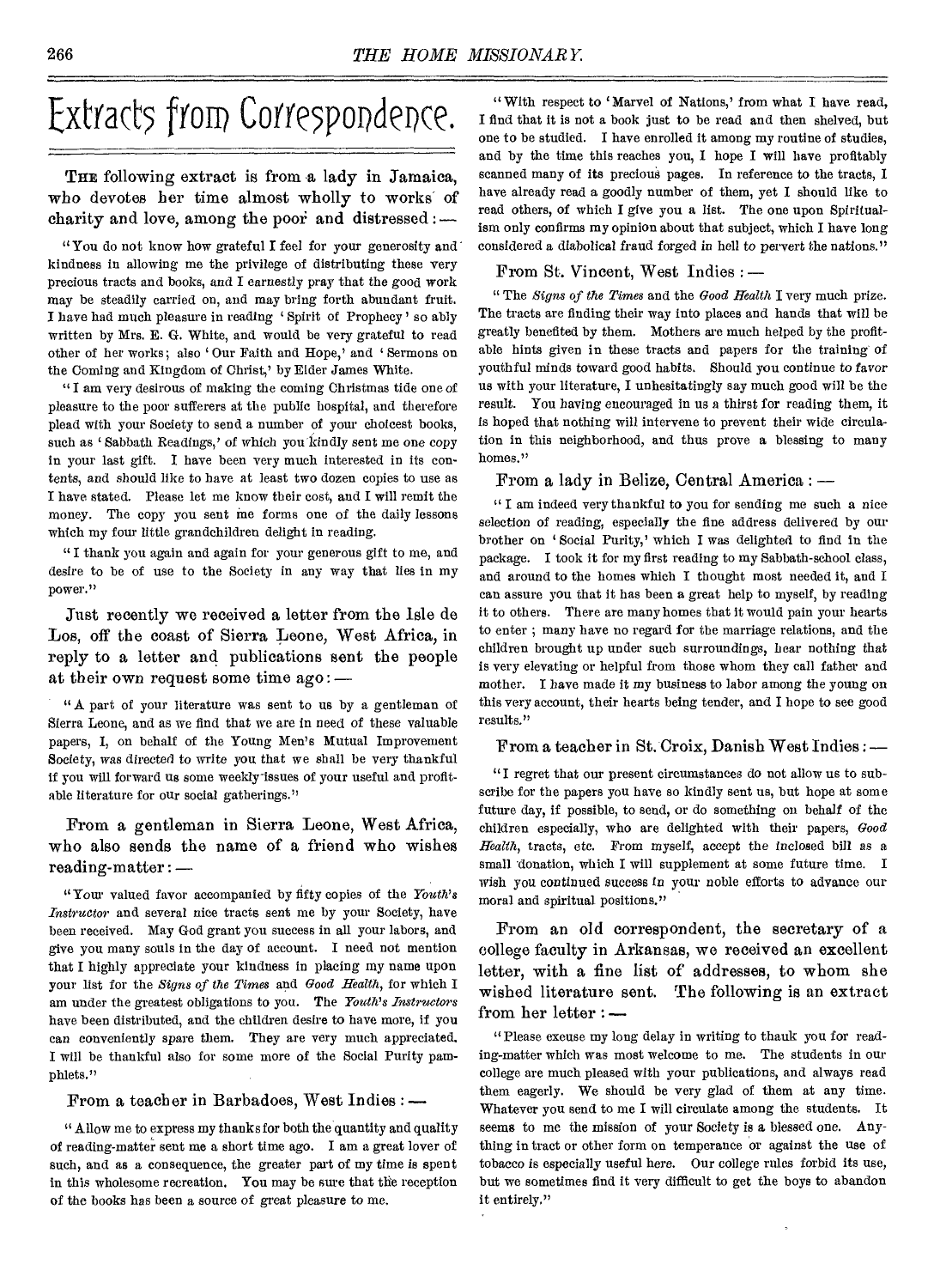## The Children's Page.

#### **ARE YOU HAPPY?**

ANOTHER beautiful new year has come. Brothers and sisters, school-mates and friends have wished you a " Happy New Year." But I want you just to stop a minute and think, while I ask you a question : *" Are* you happy— fully happy ? " Perhaps you will know better what I mean if I tell you about eight gentlemen who once were asked that same question.

They were old friends traveling together. Suddenly they asked one another, "Are you happyfully happy?"

The banker was the first to reply. He said: "I have earned a large fortune. I have all the money that I possibly can need during my whole lifetime. I have a charming family. My wife and children do all that they possibly can to make home pleasant for me. Yet I am not happy. There is one thing which troubles me so much that it poisons all my joy; that one thing is the thought that all these goods, these riches, this dear family, are not lasting, and that very soon I shall lose them forever."

Then the colonel, who had been the commander of many soldiers, said : "I have known the joys of a soldier, and the triumphs of war. How proud I have felt, when, at the head of my soldiers, I have overcome the enemy; or when, after the victory, I saw my name honorably mentioned by the commander-in-chief. But one day, seeing an officer lying on the battle field dying, I tried to lift him up. Thank you,' said the dying one, ' but it is too late ! We must all die : think about it, think about it I' And with his last breath, he said again, 'We must all die !' I never, never can forget it. These terrible words follow me day and night. I have some moments of joy ; but, alas ! my friends, I am not fully happy."

The next gentleman who answered the question was a very learned man who bad done business for his country among other nations. He said: "Honors have been heaped upon me. Public gratitude has met me at every step. Yet I want something,<br>I know not what: my heart is empty. All my I know not what, my heart is empty. honors do not cure the secret longings of my heart,"

The poet said: "Even in my youth I had a wonderful gift for writing poetry. It was received with world-wide praise. Very many told me that my glory was immortal. But what is *such* an immortality ? The flattery of men does not satisfy me. I desire a better immortality. And as I have no surety of ever receiving that, I am not fully happy."

The man of the world said : "I have no such bitter complaints to make. It is true I feel rather weary sometimes, but what of that ? 1 try still to be gay. I go to the theater, to balls, to concerts, and to all sorts of amusements." "But," said one of his friends, "when old age, sickness, and poverty come upon you, what will become of your amusements?" "Then," replied the worldling, "I suppose I shall have to give them up." "But," continued his friend, " when you think that you may sometime lose your pleasures, are you fully happy?" "No," replied the man of the world, in a low tone, " I am not truly happy."

The old lawyer said: "I now am seventy years old. I have health, fortune, a good name, and a pleasant home. I used to fret and look anxiously forward to this time of leisure and rest. But now that I have it, the hours seem too long. I get tired of my newspapers and books, and do not know what to do with myself. I am not fully happy."

Then the gentleman who professed to be a Christian, but really was not, said : " I believe in God. Every day I read my Bible, and pray. On the Sabbath my place is never empty in the house of God. But my conscience is not easy ; I do not get any peace and happiness out of it. Death, which is stealing on, fills me with fright. I always see in God a severe and angry Judge; and the thought of appearing before him with my many sins, fills me with dread. No, I am not happy at all."

The eighth gentleman was a true Christian physician. He said : " My dear friends, I am not surprised to hear you say what you do. The Bible teaches, and we have proved it true, that neither money, glory, honors, knowledge, or anything else in this world, can make us fully happy. God has created us for himself ; and, so long as we do not give ourselves to him, we are filled with uneasiness and longing. In my youth I did not know how to be a Christian, and although I did well in my business, I tasted no happiness. But, by the goodness of God, I have been shown a better way. The reading of the Bible showed me that I was a sinner, and that unless I received help, I certainly would be lost. Then I read about how Christ came and suffered and died to be my Saviour. Since then I have turned my eyes to him, in sorrow for the sins that caused him to suffer. I believed that he would forgive, because he said so. And he has washed my sins all away, and has given me peace and joy more than words can tell. I trust Jesus, take him for my best Friend, and with the strength he gives me, try daily to live as he would if he were in my place." " You, then, are fully happy?" said one of the company. " Yes, my friend, I trust in Him who gave his own Son that I might be happy in this world and in the world to come."

Now, my dear child, are *you* fully, happy ? The Bible alone points out the way to true happiness. Do you read your Bible ? Have you given yourself to Jesus? Are you every day trying to be like him ? Do you earnestly ask him to help you ? and do you believe that he does? If so, you then have the happiness which man cannot give, and man cannot take away. It begins on this earth, and is perfected on the new earth, where there is fullness of joy and pleasures for evermore.

Please learn this little verse, and repeat it every day during the new year : *"Happy* is he that hath the God of Jacob for his help, whose hope is in the Lord his God." Ps. 146 : 5.

JESSIE F. WAGGONER.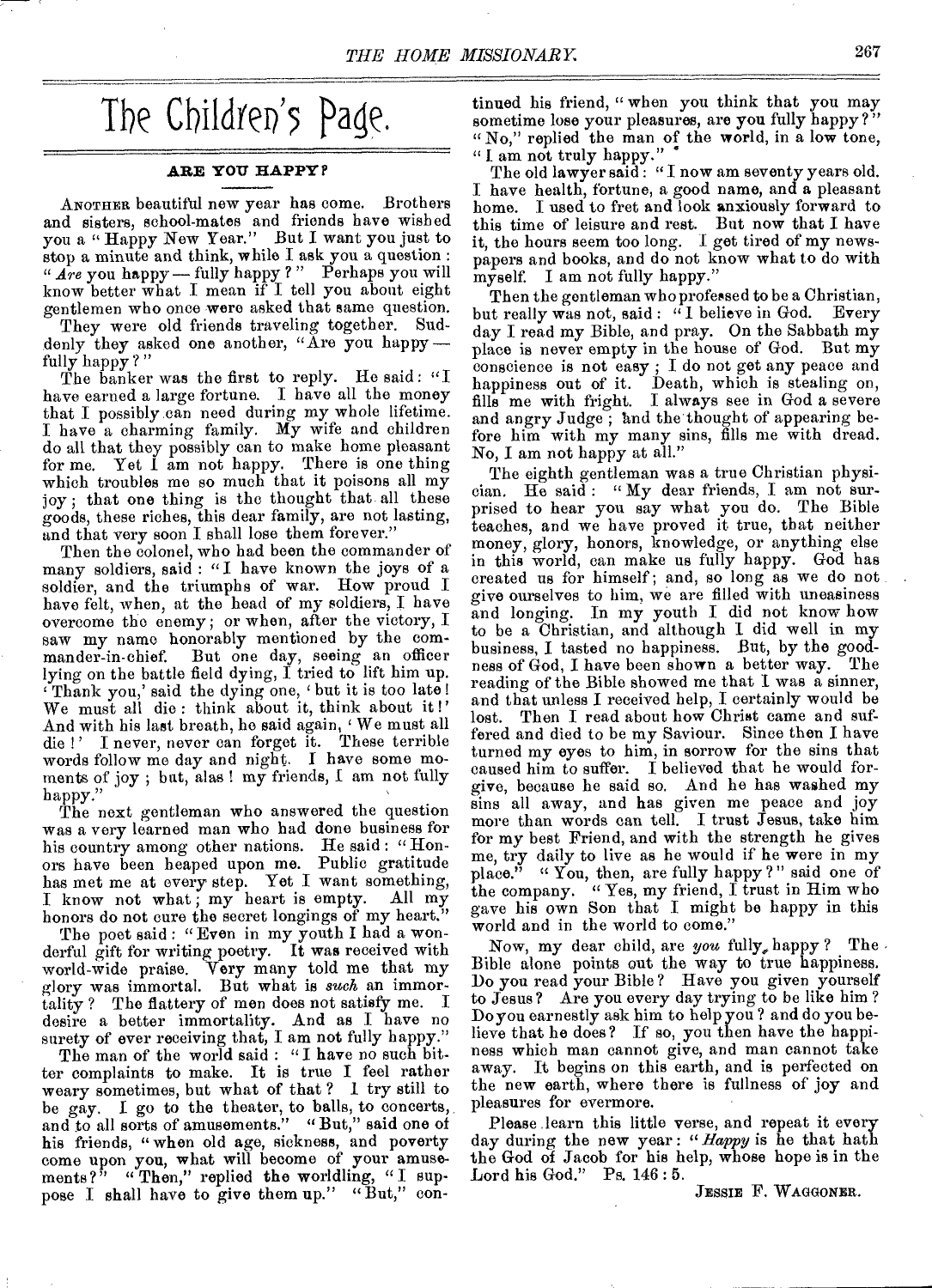## FOREIGN MISSIONS.

#### CONDUCTED BY W. C. WHITE.

#### **RISE AND PROGRESS OF THE MESSAGE AMONG THE SCANDINAVIANS IN AMERICA.**

IT was in the year 1850 that four persons, who had moved to America from Norway, began to keep the Sabbath of the Lord. They lived in Oakland, Wis.. Two of them were the parents of Elder 0. A. Olsen. In the course of two years, eight Norwegian families became Sabbath-keepers. Of the Sabbath truth they had already been informed in Norway, and they learned of other truths pertaining to the message from American Sabbath-keepers with whom they became connected.

After ten years, I became acquainted with the Bible truths pertaining to the third angel's message, through the reading of English papers and books, and in 1863 began to keep the Sabbath of the Lord. I was then living in the vicinity of Poy Sippi, Wis. In the course of six months, about forty Scandinavians embraced the present truth, and began to keep the Sabbath. After this the light was presented among the Danes and Norwegians in other places in Wisconsin, Minnesota, Illinois, Michigan, and Iowa.

After a few years, other laborers joined in the work in the Scandinavian field. Among these were Brethren O. A. Olsen and J. F. Hanson, and at a later date Lewis Johnson and 0. A. Johnson. In less than ten years several hundred Scandinavians had embraced the precious truths of the last message of mercy.

Among the Swedes, Charles Lee was the first who preached the message. Through his efforts quite a number of souls were gained, principally in Northern Minnesota. I bad the privilege of joining him in the work, and several churches were organized. These brethren were afterwards exposed to adverse and trying circumstances. For a number of years there was no laborer among them, and some of them left the truth ; but lately they have received help, as the Lord has raised up faithful laborers to work among them.

In 1872, the publication of the *Advent Tidende* at the office of the *Review and Herald* was commenced. The first year it was a 24-page monthly ; the next, it was enlarged to thirty-two pages, but issued at the same intervals. Previous to this, few tracts had been printed, but after awhile other tracts and pamphlets were published. These tracts and papers were not only scattered in America, but many of them were sent to the old country. Thus the truth was agitated in Denmark and *Norway,* and a few persons in those kingdoms embraced our views.

Through the blessing of God the work of the silent messengers in connection with that of the living preachers went on with great success. In 1877, five years after the *Tidende* began to be published, there

 $\rightarrow$ 

were about eight hundred Scandinavian Sabbathkeepers in America.

The Swedish paper, *Sanningens Harold* (Messenger of Truth) was started in 1874, two years after the *Advent Tidende.* In 1879, the name of the *Tidende* was changed to *Sandhedens Tidende* (Messenger of Truth), a 16-page semi-monthly paper. *Sanningens Harold* was of the same size, and was also published semi-monthly. These two papers have been continued ever since.

Brother A. Swedberg has edited the Swedish paper for many years, and has translated most of our Swedish tracts and books. Brother Emil Johnson has assisted in this work, and has also labored in preaching. Brethren Norlin and Hoffman are laboring among the Swedes with good success. A few other Swedish brethren have also labored some, and this last year Brother J. M. Eriksson has come from Sweden to labor in Minnesota.

For eleven years, from 1877 to 1888, while I was laboring in Europe, the work among the Scandinavians in America progressed steadily, and the number of Sabbath-keepers increased. But as the work in Northern Europe was enlarged, and excellent openings were found in every direction, one efficient laborer after another was sent over there, and thus the number of laborers in America has become very small.

America presents an excellent field for labor among In Minnesota about one-third of the inhabitants are Scandinavians, and they have a great deal *of* influence in that State. Dakota, Nebraska, Kansas, Iowa, and Wisconsin are largely settled by that nationality. Beside this we find many thousands of them in Illinois, Michigan, New York, Pennsylvania, and other States. I suppose the whole number of Scandinavians in the United States is more than five million.

We have numerous calls and openings for labor. No people are more willing to purchase our books than the Scandinavians. Here is a great field for canvassers, Bible workers, teachers, and preachers. There is plenty of work for ten times the number that are working at present.

It is true that a few of those who have started in the work meet with poor success, but they have never learned their business well, and have no disposition to work steadily and hard. Patient, kindly labor will win souls much more quickly than a spirit of antagonism. All who have labored diligently in the fear of God have been successful. They are winning souls for Christ, and laying up a rich treasure in heaven.

Some of our brethren and sisters are preparing to enter the field, yet there is still plenty of room for<br>others. The fields are white for the harvest. The others. The fields are white for the harvest.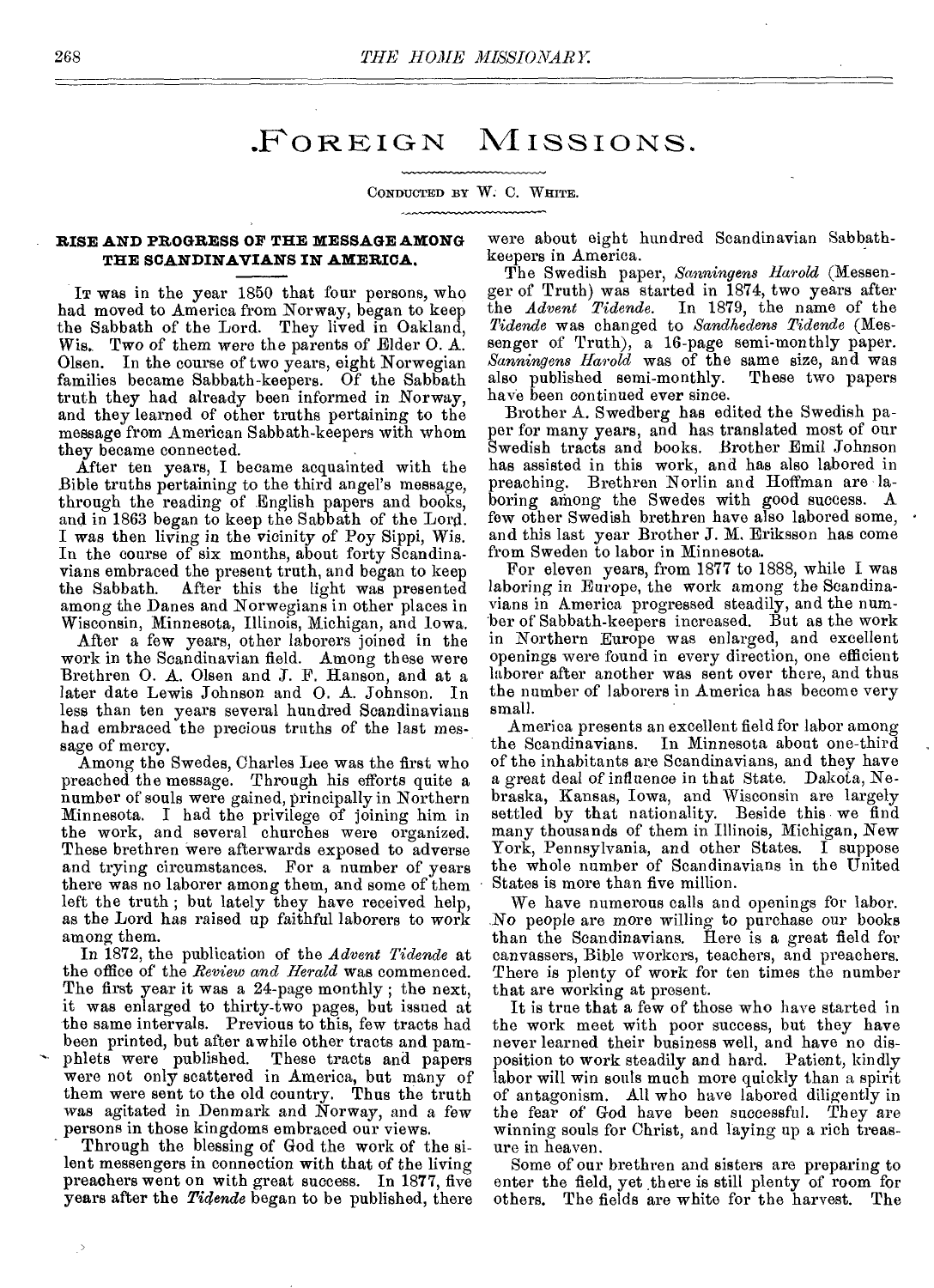last gentle rays of the sun of righteousness are ripening the grain. Who will thrust in the sickle, and gather sheaves for the heavenly garner ?

Do you, dear reader, stand idle in the market place ? (See Matt. 20 : 3.) Do you shrink from the work because of the difficulties — hard work and struggles, prayers and tears ? Then read and remember the blessed words of inspiration : " They that sow in

tears shall reap in joy." Ps.  $126:5.$ <br>Boulder, Colo. J. J. G. MATTESON.

#### **AMONG THE GERMANS IN AMERICA.**

THE German-speaking people are largely represented in the United States, but especially in the Northern and Western States.

Many are the causes which have induced them to leave their much-loved father-land and immigrate to other countries. While thousands have gone to Africa, Australia, and the isles of the sea, the majority have sought and found a home in the United States. According to present estimates, there are about twelve millions of German-speaking people in this country.

Their settlements are largely in Wisconsin, Mimicsota, Dakota, Iowa, Kansas, Ohio, New York, Indiana, Pennsylvania, Illinois, Nebraska, Oregon, and Michigan.

In former years, those who came over belonged chiefly to the farming and laboring class ; but since the revolution of 1848-9, many of the upper classes of society, and those having a university education, have flocked to this country. It is an acknowledged fact that the German business world in the United States occupies an honored position which it well deserves, on account of its integrity and sobriety. Arts, sciences, and mechanics are also well represented.

Many of the large cities have a population of more than one hundred thousand Germans, and the State of Wisconsin is said to have a larger number of Germans than any other nationality.

The faiths professed by these people are, as a rule, the Evangelical Lutheran, Methodist, Baptist, and Roman Catholic.

The third angel's message found its way among isolated German families some fifteen years ago ; and it is worthy to note that this work began by the scattering of the few publications we then had, by some Danish and American brethren in Dakota. By this and other efforts, a number commenced to observe the Sabbath. But no special effort was made until 1881, when the General Conference sent Elder L. R. Conradi to Dakota to labor especially for the Ger-Through the blessing of Heaven he was successful in raising up a company to keep the commandments of God and the faith of Jesus. In 1882, this company was organized into what is known as the Milltown church. Companies were also organized at Childstown and Immanuel's Creek.

In the same year work was also commenced in Nebraska, and a company raised up at Stearns-Prairie. This effort was conducted by Elders Conradi and Shultz. Their work was carried on partly in a tent, and these were the first tent meetings among Germans ever held by believers in the third angel's message.

Since that time, the work has gone forward with vigor in Pennsylvania, Wisconsin, and Oregon, and to a greater or less extent in some of the other States.

The message has spread most rapidly among the Germans during the past year, especially in South Dakota, where 150 have joined our ranks, and several churches have been organized.

At present there are six ordained ministers, and eleven licentiates at work ; but with this small force, we are not able to fill a tithe of the calls for help and openings among the German Americans. Doors are being opened all around, and pleas for help come in from every direction. 0, that we had hundreds of men and women to enter the Master's vineyard, for the " harvest is ripe for the sickle ; " but —

> "Where are the reapers to garner in The golden sheaves from the fields of sin ? "

We have sent laborers and reading-matter to Russia and Germany, and we are seeing results of the work. For some years, we have corresponded with Germans in Brazil, and sent them publications. This made much stir in one colony where 300 German families lived, and even the natives have inquired concerning our faith, and we, by the request of the Germans, have sent them Spanish tracts. A few weeks ago a letter was received from Brother Alberto Holstein, who lives in Brazil, and with it \$43.00 for books, which he intends to distribute. He was happy that he had been able to do that much for the Lord by saving this amount to invest in God's cause. Brother Holstein anticipates coming to this country or going to Hamburg, Germany, next year, to fit himself for the work in Brazil.

We need laborers with hearts filled with the love of God to carry the sound of the message to all the world.  $\overline{H}$ . SHULTZ.

#### **THE FRENCH WORK IN AMERICA.**

#### POPULATION.

ACCORDING to official statistics, the French population in Canada and the British possessions numbers, at the present time, 1,528,500, and it is stated that there are one million Canadian French in the United States, most of whom are in New England. If we add to these, from five hundred thousand to one million of French-speaking people who have immigrated from France, Belgium, and Switzerland, and are scattered all over the States, we arrive at **a**  total of from three, to three and a half million, speaking the French language, and belonging almost exclusively to the Roman Catholic faith.

Of this number, about thirty thousand only are Protestants. These have, according to a directory, a minimum of thirty-five regularly organized churches, divided between the Baptist, Methodist, Presbyterian, Episcopal, and Congregational denomi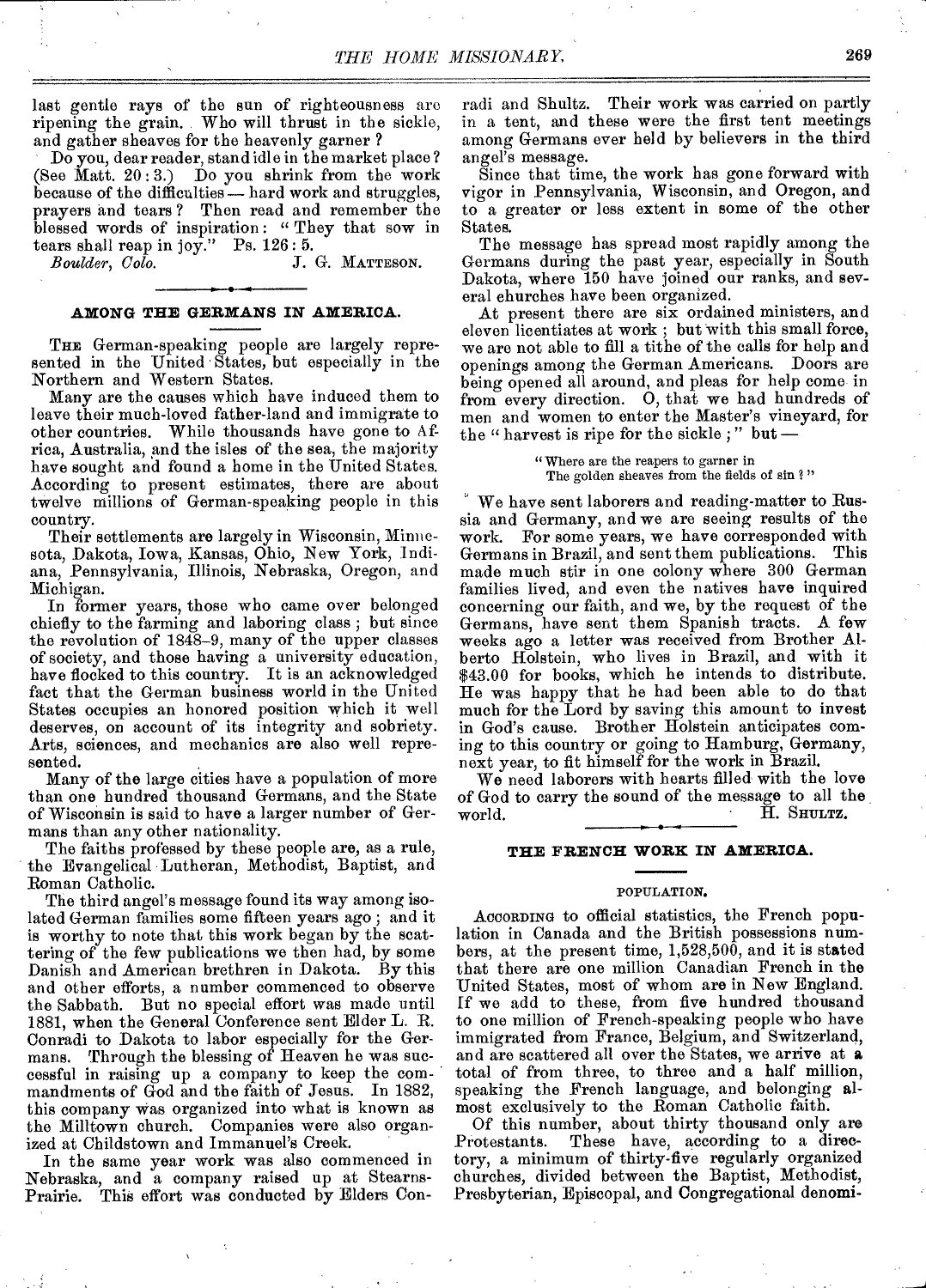nations. The larger number of these churches is in Canada and Massachusetts.

#### HISTORY OF OUR WORK.

Elders A. C. and D. T. Bourdeau embraced the present truth in 1856. A few French families were brought into the faith in Vermont, in about 1859, and in Canada, in 1869. But the work proper began in the fall of 1872, when Elder D. T. Bourdeau was called to Robinsonville, Brown county, Wis., where a family had commenced keeping the Sabbath, after reading a tract on the subject, prepared by Elders James White and D. T. Bourdeau. The first French Seventh-day Adventist church was organized there (not at St. Anne, as I stated in a recent number of the *Review).* 

The next year, Elder D. T. Bourdeau held a series of meetings at Serena, St. Anne, and Kankakee, Ill. Churches were raised in Kankakee and St. Anne.

Between this and 1888, Elder Bourdeau labored in Europe during two successive tours. In the summer of 1888, Brethren D. T. Bourdeau and Paul E. Gros made four efforts with a tent in the vicinity of Robinsonville, Saint-Sauveur and L'Erable, Wis., which resulted in increasing the number of believers at Robinsonville. They closed the effort by erecting a meeting house.

In the winter of 1889-90, Brother P. E. Gros labored among the French settlement at Midway, Washington county, Penn., where a church, half French and half English, was organized. Since the spring of 1890, Brother Gros has labored in Wiscon-<br>sin, but mostly among the English. The whole sin, but mostly among the English. number of French Sabbath-keepers in North America is about 150.

Last winter, and this year also, a French school for the fitting up of laborers, was organized in Battle Creek, under the supervision of the General Conference. Four attended the school last year. at least, of whom seven have already come, are expected this winter.

Canvassing work among the French Catholics of Illinois was undertaken in 1889, by Brother E. P. Auger, and this year, by Brethren Auger, Miiller, Roy, Berton, Curdy, and Vuilleumier, although on an average for only ten to twelve weeks. From their experience it appears that canvassing among the French Roman Catholics will be attended with serious difficulties.

#### PROSPECTS.

Judging from outward appearances, the prospects before the little band of French workers ready and anxious to enter the field in the spring, seem rather discouraging. No earthly inducements are before them. But we do not think that at this time, any more than in the days when the reformers of the past began their work, external difficulties should have any bearing on our hopes. The sure word of prophecy tells us that the everlasting gospel of peace and salvation will be brought in this generation to every kindred and *tongue.* This should suffice as a basis to hopeful expectations for the future of the work among the French.

#### NEEDS.

First, we need the prayers of all those who are interested in this branch of the work. Second, we need a dozen more laborers, endowed with faith, courage, self-denial, and perseverance. Third, *we*  need funds to help to sustain the latter at their post.

#### RESPONSIBILITIES.

The greatest share of the responsibility in this part of the work rests on our brethren and sisters who speak the French language. They alone can furnish the laborers that are needed, and they especially should feel interested to give means for the maintenance of the work. Should these fail to bear this responsibility, or rather to accept this privilege, others will heed the call, for the word of God cannot be broken. JOHN VUILLEUMIER. God cannot be broken.

#### **OUR WORK AMONG THE DUTCH.**

LABOR among the Hollanders in America was first commenced in Grand Rapids, Mich., in the summer of 1886. A few tracts had been translated into the Dutch language, and these found a ready sale wherever they were offered. This canvass was followed up by Brother B. F. Stureman, who held Bible readings in a few families who manifested a desire to learn more about the Sabbath, the second advent, and kindred truths. The result of this labor is seen in nearly a dozen persons who became thoroughly convinced, and decided to walk in the light which they had received.

In the fall of the same year, the General Conference decided to publish a Dutch paper, in order that the work might be carried on more extensively among those of that nationality. Its first issue was printed on the 16th day of February, 1887. In connection with the editorial work, books and pamphlets have been translated. The fruits of this undertaking have proved that the printed page makes impressions in the hearts of many readers.

The next important step was the establishment of a branch of this work in the Netherlands, which grew out of a correspondence with Brother M. J. Van der Schuur. In the summer of 1888, the General Conference Committee requested him to come to this country for the purpose of receiving more thorough instruction, and helping here. After his arrival in America, a few persons, who had formerly enjoyed his pastoral labors in Winschoten, were organized into a church by Elder Conradi. One of these brethren has subsequently received a training in the Hamburg Mission, and has met with a fair degree of success in the city of Utrecht, Holland, where he is selling "Thoughts on Daniel and the Revelation."

In the fall of 1887, a few in Baldwin, Wis., became interested. Urgent requests from them were received to send them a minister, but no help could be sent them until the fall of 1889, when Brother Van der Schuur was sent to labor awhile in that place.

In the spring of 1889 this brother began his ministerial labor in Kalamazoo, Mich., and at the same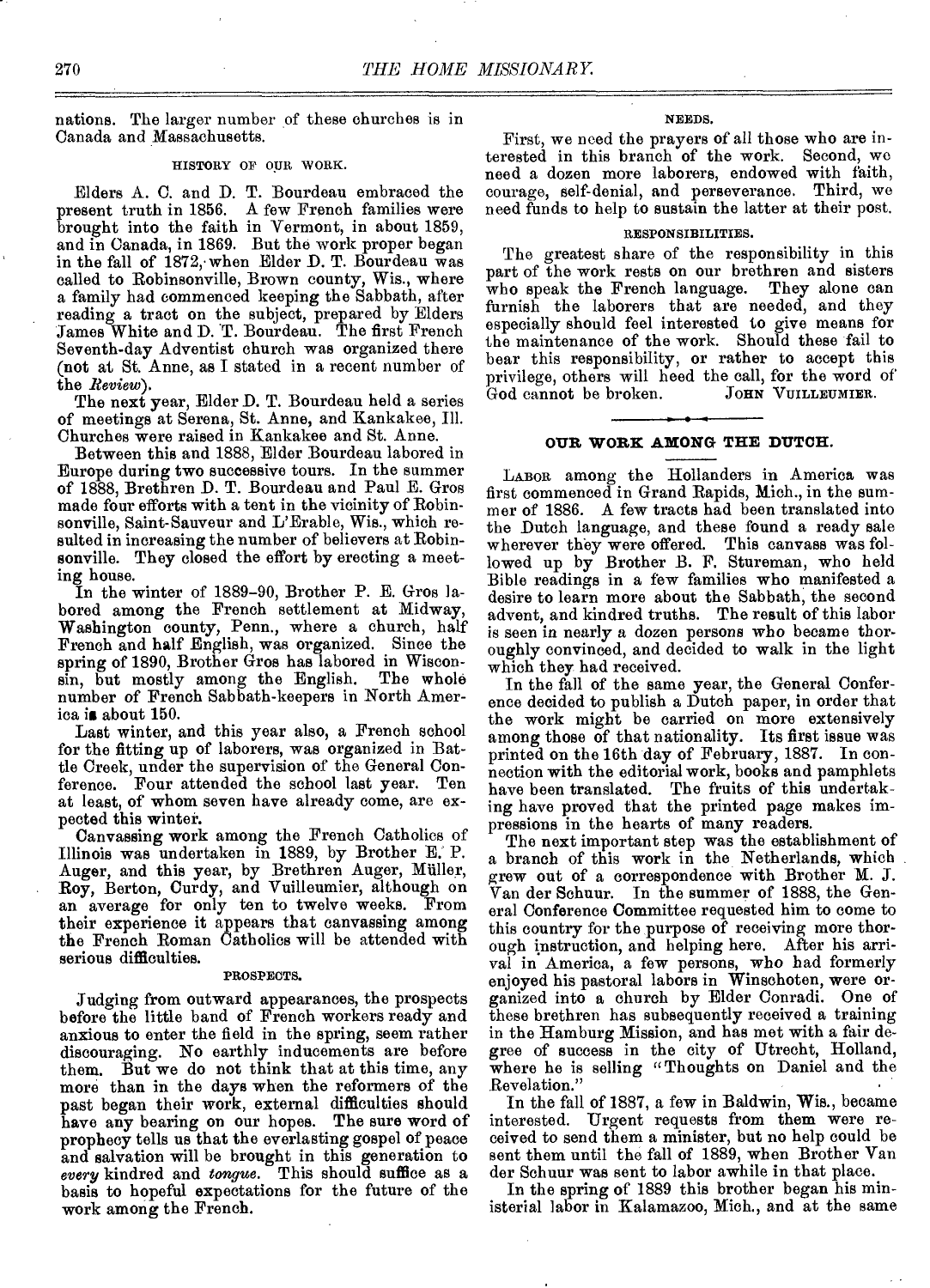'time Brother B. F. Stureman entered the field at Fremont. During the summer of 1890, they labored together in the city of Holland.

Considering the strong prejudice which must be overcome before the Dutch can be reached with any " new-fangled" doctrine, we feel very thankful for the measure of success with which the Lord has crowned our efforts. We know now of eighty-nine adults in this country and in the Netherlands, who are keeping the Sabbath. Besides these, there are a great many interested ones.

In Battle Creek and in Kalamazoo, missionary societies have been organized for the purpose of distributing reading-matter. Experience seems to demonstrate that by this means and by personal visits, the most good can be accomplished. The prospects are encouraging. J. KOLVOORD. prospects are encouraging.

# **QUESTIONS.**<br> **CANDINAVIANS**

#### **SCANDINAVIANS.**

1. IN what year did some Scandinavians in America first commence to observe the Sabbath ? Who wore they, and where did they live ?

2. Who first preached the message among the Danes ? who among the Swedes ?

3. In what States are the Scandinavians chiefly located, and how many millions are there in the United States?

#### GERMANS.

1. How many German-speaking people are there in the United States? Name the State whose Germans outnumber the Anglo-Americans, and give the other States where there are large German settlements.

2. What faiths do they mostly profess ?

3. How and where did they first learn of the third angel's message ?

4. Who first proclaimed the message to the Germans of Dakota ?

5. Give the result of this Work, and relate what you can concerning subsequent efforts.

6. Where has the work been especially blessed during the past year?

7. What has occurred of interest to our work among the Germans and natives in Brazil?

#### FRENCH.

1. How many French-speaking people are there in the United States and Canada?

2. What creed do the majority profess? How many are Protestants ?

3. Who were the pioneers in the French work in America ?

4. What is the total number of French Sabbathkeepers in North America ?

#### • HOLLANDERS.

1. In what way, and when, did the work commence ?

2. Give the date of the first issue of the Dutch paper.

3. What was the next important step ? Give items of interest in regard to the subsequent progress of this work.

#### **OUR RESPONSIBILITY.**

To the people of the United States has been com-<br>itted the blessing of unparalleled freedom. With mitted the blessing of unparalleled freedom. freedom has come a more abundant degree of comfort, happiness, and wealth than is found in other lands. Strong, in his admirable little work, " Our Country," says: "Among the nations, ours is the youngest — the Benjamin — and Benjamin-like, we have received a fivefold portion. Surely he hath not dealt so with any people.'"

To share the blessings of this free land, the people of the Old World have come in multitudes, and returning, have carried back the spirit of freedom and many religious truths, which though as old as the world, have been lost sight of through the oppression of kings and the tyranny of the papacy.

From the progressive religious bodies in America, an influence has gone out to all parts of the world, and we find that the evangelical truths held by the Methodists and Baptists, are enlightening and reviving thousands of those who are weary of the formality and coldness of the established state churches.

It is thus that the special message committed to the Seventh-day Adventists has been carried to many nations, and will be carried to all parts of the Old World. It is an interesting fact, that with the exception of Australia and New Zealand, all of our foreign work has had its beginning in small companies of believers who accepted the message, through the voluntary labors of friends or kinsmen. Sometimes by visiting the father-land, and often by sending periodicals and tracts, the Scandinavian, the German, and the French Sabbath-keepers in the United States have carried the third angel's message to their friends in Europe, and thus has begun the work which now employs so many faithful workers.

It is of the utmost importance that we appreciate the responsibility resting upon us to send the message of warning which we have heard, to every nation, kindred, and tongue ; and it is important that we understand and appreciate the agencies by which this work can be most rapidly accomplished.

Is there a family of foreigners in your neighborhood, whom you have never visited, or endeavored to benefit by the loan of some reading-matter? If so, do not let the winter pass without a prayerful, earnest effort in their behalf.

Some years ago, a farmer in Western Iowa hired a young German to grub a piece of land by the acre,' and specified that he should not work on the Sabbath. Each Sabbath day they invited him to go with them to meeting, and wishing to respect their kindness, he went. In a few months he was keeping the Sabbath, and laboring evenings to convince others of its importance. One of our ministers became acquainted with him, and seeing that he had a disposition to work, loaned him money to attend the Battle Creek College. With this beginning he has pressed forward in the work, till be stands at the head of our work in Germany and Russia.

Will not our brethren everywhere take an interest<br>the foreigners around them?  $w. c. w.$ in the foreigners around them?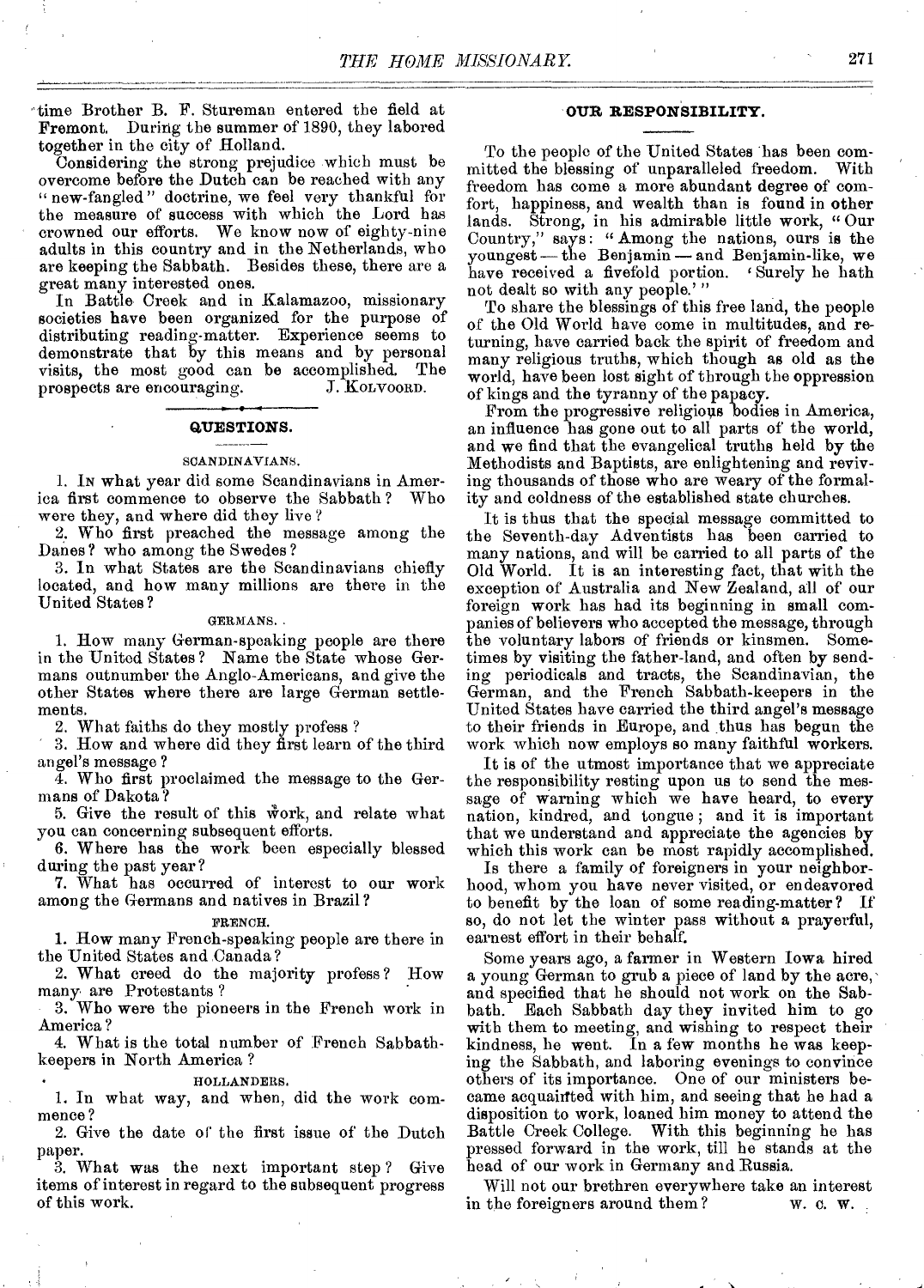## RELIGIOUS LIBERTY.

#### **CONDUCTED BY A.** F. **BALLENGER.**

#### **REPORT OF LABOR DONE BY THE N. R. L. ASSOCIATION, DURING 1890.**

**IN** reporting the labors of the Association for the past year, we shall say very little about the time immediately following the last annual meeting, as that time was largely consumed in laying plans and making preparations for the winter campaign.

On the evening of December 25, the Secretary of the Association, Prof. Mc Kee, and the present Corresponding Secretary, left Battle Creek for Washington, D. C. On the 6th of January, Mr. Breckinridge, of Kentucky, presented in the House his Sunday bill for the District of Columbia. The representatives of the Association thereupon set on foot plans for a mass-meeting, at which, features of the bill could be discussed by both its supporters and opponents.

A popular lawyer was asked to preside, which he consented, to do, and a most enthusiastic meeting was held. This meeting did much to introduce the Association to the people of that city, because of the favorable reports of the gathering, which were published in the daily press.

Immediately following this meeting, the American Sabbath Union held a convention for the purpose of encouraging sentiment in favor of the Breckinridge Sunday bill. But the representatives of the National Religious Liberty Association were on hand, and did most effective work in the dissemination of truth, which resulted in largely neutralizing the desired effect of the efforts of the supporters of the Sunday bill.

Immediately after this convention, the Association workers made another house-to-house canvass, carrying petitions against Sunday legislation, and secured about 8,000 signatures, which were accepted February 18, at a hearing before the committee having charge of the Breckinridge bill. Upon this occasion a great victory was gained in behalf of the principles of the Association. The Secretary of the Association prepared a very able paper, setting forth the unconstitutionality of religious legislation, and the evil effects which have always followed in its train, which paper was also submitted to the committee upon that occasion.

The efforts thus put forth at the national Capitol, were productive of great good. Those who listened to the arguments against the Breckinridge Sundayrest bill, afterward declared themselves against such measures, and as the result, the bill itself died in the hands of the committee. This bill, meeting with no favor in the lower House, had the effect of putting a quietus upon the Blair bills at the other end of the Capitol, hence nothing more was done toward pushing these measures during the entire session of Congress, and in a little time, all talk concerning them had ceased.

The representatives of the Association attended the convention of the National Reformers held in Washington in the beginning of April, but the effective work previously done in that city had so satisfied the people upon the subject of religious legislation, that there was not the first ripple of enthusiasm manifested at this convention.

During the year, about fifty different articles have been sent out from the Central Office, to be published in all the States of the Union. Most of these have appeared in about five hundred of the principal papers of the Union, and have been the means of educating, to some extent, a large number of people, in the principles cherished by the Association.

One prominent line of work which has occupied the attention of the Association during the entire year, has been in the interest of what is now widely known as the King case, in Tennessee. During the annual meeting of 1889, word was received that Brother King had been arrested, and was soon to have a trial in the circuit court of his county. The have a trial in the circuit court of his county. Association thereupon appointed R. S. Donnell, of Missouri, and L. A. Smith, of Battle Creek, to go to Tennessee and make arrangements for the defense of Brother King. Col. T. E. Richardson, an eminent lawyer of Obion county, was engaged, and argued the case, which was decided adversely, subjecting Brother King to a fine and costs, amounting to \$75. The case was then appealed to the Supreme Court, by order of the Association, and the judges affirmed the decision of the court below.

At this juncture, it was decided, if possible, to take this case to the Supreme Court of the United States, and test the constitutionality of the Sunday law on which he was convicted. For this purpose, an eminent lawyer of Detroit, Mich., Hon. Don M. Dickinson, Postmaster-general under President Cleveland, was retained as associate counsel in the case. Upon refusing to pay his fine, on the advice of counsel, Brother King was placed in jail. His case was then argued before the United States District Court, and a writ of *habeas corpus* was granted, which admitted Brother King to bail, pending the appeal. This is the present status of the case, but the Association expects to push the matter to a final decision in the court of last resort. The case all along excited much comment in the principal papers of the country, and its result is awaited with much interest in every part of the land.

During the discussion of the site of the World's Fair in Chicago, the question of opening the Exposition on Sunday has been agitating religious circles throughout the country, but especially among the clergy of Chicago. The Association deeming this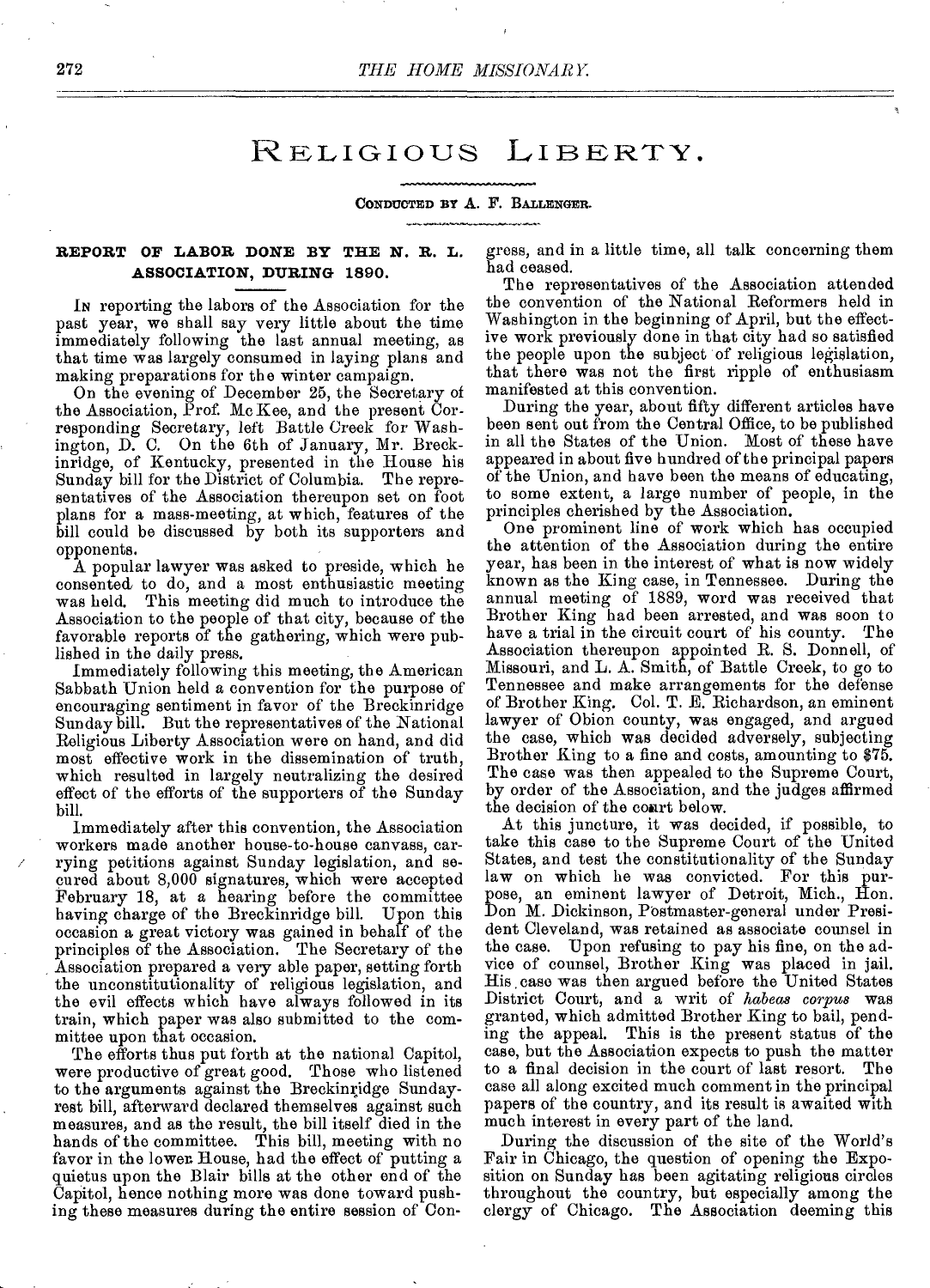an excellent opportunity to put in good work in behalf of true principles, sent the Assistant Secretary, about the first of October last, to that city, to engage in the work there. They also associated with him, Allen Moon, of Minnesota. The work done there, through these representatives of the Association, has been most highly gratifying. They succeeded in interesting the editors of a number of the dailies on the subject, until one of the papers (the *Evening Post),* opened a department in which every ens who wished, could vote his preference on the subject of the Sunday closing of the Fair.

A circular letter was then sent to the leading workers of the Association in the various States, to subscribe for that paper for one month, which would give them an opportunity, as readers of the paper, to write short articles in behalf of religious liberty. This plan was very successful, and in looking over the articles in that department, it was found that the majority of them were written by members of the National Religious Liberty Association.

Our workers in Chicago also formed an acquaintance with some of the ministers of the city, and were granted permission to attend their ministers' meetings, where these questions were discussed ; and when one was assigned the duty of preparing a paper for the next meeting, our brethren took occasion, at different times, to suggest to the essayist, that if desired, they would provide him reading-matter on the subject, which would assist him in preparing his essay. These offers were thankfully accepted, and our workers had the privilege of bearing the essayists read papers which were simply reproductions of what they had read from the pages of National Religious Liberty literature.

Mr. Crafts has been constantly at work in his line during the year, but, so far, has failed to make any very great impression in favor of his cause. His very great impression in favor of his cause. work has been largely in the Western States ; but the representatives of the Association in those parts have been constantly on the watch, and he has not been able, in a single instance, so far as we have been able to learn, to fill an appointment without having to meet the influence built up by the literature of the National Religious Liberty Association. In Iowa, especially, a noble work was done in this direction. The example of the members of the The example of the members of the Association in that State is worthy of commendation and imitation.

In the early part of November, the Legislature of Vermont convened, and was only fairly organized when a most obnoxious Sunday bill was presented. The Vice-President of that State was on hand, however, and requested the committee having the bill in charge, to grant him the privilege of appearing in opposition to the measure. At the appointed time, he went before the committee, and candidly and carefully set before them the principles of religious liberty, showing them the evil that would surely follow if such a bill should become a law, and had the satisfaction of seeing the measure reported adversely to the Legislature. This was also a commendable work, and one for which the officers of that State have the

hearty commendation of the Executive Committee.

Early in the year, the members of the Association in Battle Creek assumed the responsibility of sending the Association literature into the fields destitute of sufficient force for a vigorous prosecution of the work. They sent 700 copies of the *American Sentinel* to the single State of Arkansas, for about six months. They have also written hundreds of letters to those to whom papers had been sent. They have, in addition to this, sent out thousands of pages of leaflets treating upon religious liberty.

In the early part of November, the Corresponding Secretary, by a vote of the Executive Committee, attended the Congress of the American Secular Union, which was held in Portsmouth, Ohio, and, on invitation, spoke to them, presenting the methods of operation of the National Religious Liberty Association, and showing the work which they are doing in every part of the land. A favorable impression was evidently made at that meeting, as quite a number expressed themselves pleased with the methods of operation set forth, saying that it was far ahead of anything that their Union had ever conceived. About the same time, A. T. Jones, a member of the Executive Committee of the Association, spoke before a branch of the same Union, in Portland, Or., with good effect.

During the year, the Association has published a series of leaflets and pamphlets, fifteen in number, aggregating 118 pages. Large editions of some of these have been printed. One leaflet, "Sunday and the World's Fair," has reached 600,000 copies. Many of the others have had editions of over  $100,000$ copies. The amount of religious liberty literature sent out during the year ending Nov. 30, 1890, by the International Tract Society, is as follows :-

| $American\ Sentiles \dots \dots \dots \dots \dots \dots \dots \dots \dots \dots \dots \dots$ | 40,085  |
|----------------------------------------------------------------------------------------------|---------|
|                                                                                              | 29,159  |
|                                                                                              | 10,707  |
| "Reasons for Signing the Petition"                                                           | 143,162 |
| Paper entitled "Religious Liberty"                                                           | 35,000  |
|                                                                                              |         |

NOTE.— The above is condensed from the report of the Corresponding Secretary of the National Religious Liberty Association, read at the first meeting of its second annual sesssion, held in the Tabernacle at Battle Creek, Mich., Dec. 3, 1890. Two meetings were held at this session, and important plans laid for future work. The following officers were elected for the ensuing year *:—* 

*President,* C. Eldridge.

*First Vice-President,* Dan. T. Jones.

*Recording Secretary,* W. A. Colcord.

*Corresponding Secretary,* J. 0. Corliss.

*Treasurer,* W. H. Edwards.

*Executive Committee,* C. Eldridge, Dan. T. Jones, W. A. Colcord, A. F. Ballenger, L. McCoy, Allen Moon, L. C. Chadwick.

*Editorial Committee,* E. J. Waggoner, W. H. Mc-Kee, A. T. Jones, W. A. Colcord, R. C. Porter.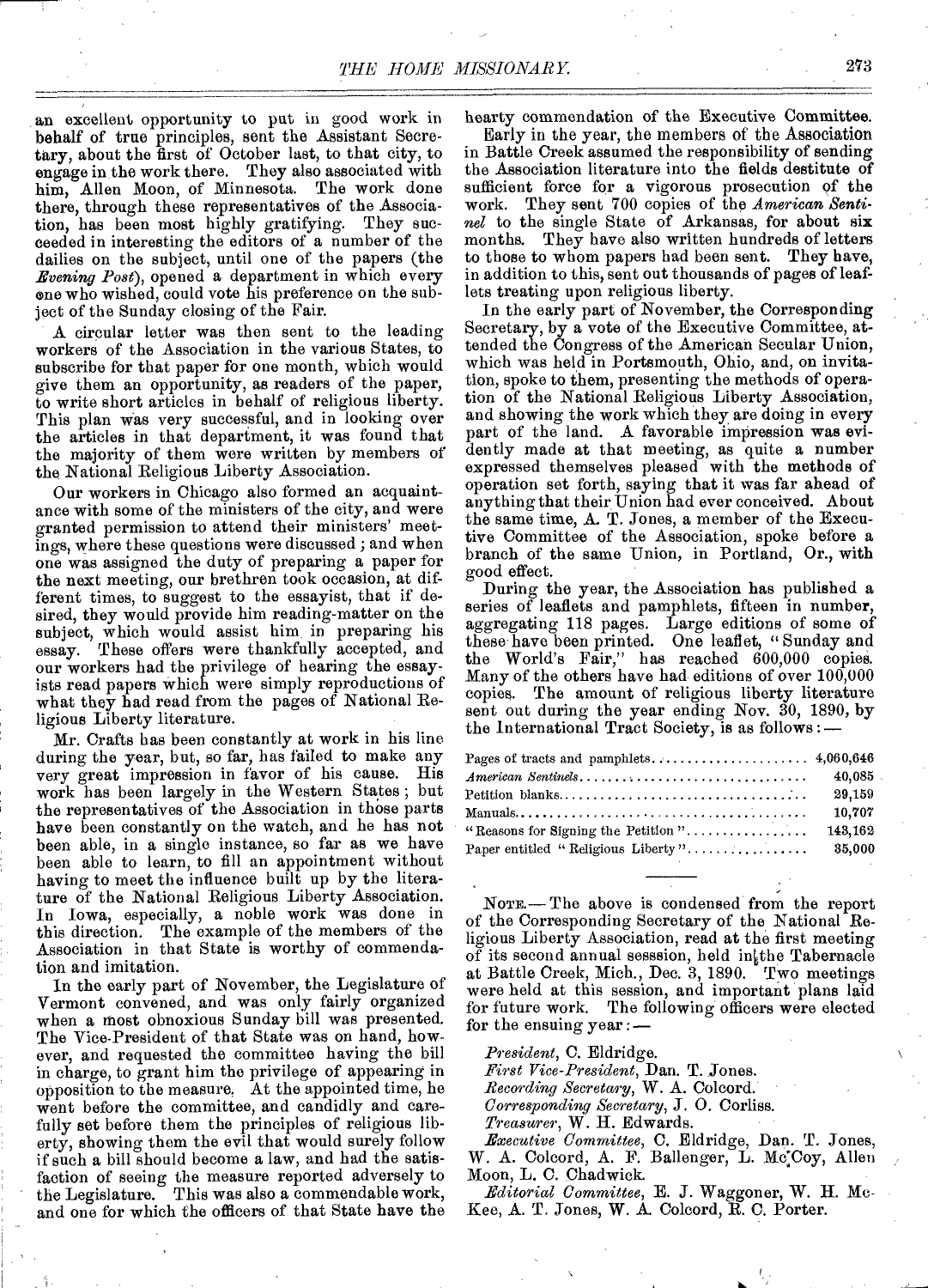## HOME MISSIONS.

#### CONDUCTED BY L. C. CHADWICK.

#### **PRACTICAL FAITH IN MISSIONARY WORK.**

WHEN King Asa was about to enter into battle with Zerah, the Ethiopian, whose host of warriors so far exceeded his own that there was no human probability of success, he showed his practical faith in the God whom he served, by calling on him for help. We find him using these words : "Lord, it is nothing with thee to help, whether with many, or with them that have no power : help us, 0 Lord our God ; for we rest on thee, and in thy name we go against this multitude. O Lord, thou art our God; let not man prevail against thee." 2 Chron. 14:11. Here was a demonstration of practical faith, such as we need when we enter into any part of the great work of God. As the result of King Asa's faith, we read : " So the Lord smote the Ethiopians before Asa, and before Judah ; and the Ethiopians fled." So we as individuals may see the power of God manifested in behalf of our efforts to labor for him, when we have that practical faith in his willingness and power to help us, that will lead us really to believe that he will answer our prayers for help.

There are two important characteristics which every missionary worker should possess before he will see success attend his efforts. be a willingness to work. When the walls of Jerusalem were to be rebuilt, it was not because the leader of the people was strong and mighty ; for he was but a humble cup-bearer to the king ; but as Nehemiah himself expressed it : " So built *we* the wall; . . . for the *people* had a mind to work." Neh. 4: 6. The man who undertakes any part of the work of God simply because he is urged to do so, or from a sheer sense of duty without a willing cheerfulness, and a spirit of gratitude that he is permitted to have a humble part in the work of the Lord, will never be a successful missionary worker, either at home or abroad. Second, he must have a practical faith in his work, and in the power of God to work through him as an instrument to accomplish his purposes.

We might give many Bible instances of the application of these principles ; but the object of this article is to draw some practical lessons for the benefit of those who are trying in the various methods that have been suggested in this department of the HOME MISSIONARY during the year 1890, to assist in disseminating the light of the truth of God to some of those around them, who are unacquainted with it.

Christ has said, "All power is given unto me in heaven and in earth," and for this reason he has instructed his followers to teach the gospel, adding, "Lo, I am with you alway, even unto the end of the world." It is the privilege of every Christian worker to grasp that precious promise with practical faith,

and avail himself of the power that created the world, and by which " all things consist," or hold together. Dear readers, have you felt the truth of that promise when you have gone out to hold a Bible reading, or have made a missionary visit, to try to alleviate the suffering of some poor soul ; or in your homes have sent out the printed pages containing the precious truth of God? Have you had the faith of King Asa, when you have asked the Lord to bless your efforts ? If not, you have not availed yourself of the opportunities that. God has placed within your reach.

God has said through the prophet, "Let him take hold of my strength, that he may make peace with me:<br>me: and he shall make peace with me." Isa. 27:5. me; and he shall make peace with me." And again, " Surely, . . . in the Lord have I righteousness. and strength." Chapter 45 : 24. " In the Lord Jehovah is everlasting strength." Chapter 26 : 4. Paul says in writing to Timothy, " My son, be strong in the grace that is in Christ Jesus.' 2 Tim.  $2:1$ . To the Ephesians he writes, "My brethren, be strong in the Lord, and in the power of his might."  $Eph. 6:10.$ 

When Infinite power is at the command of the Christian, for him to use in forwarding the work of God, is there any excuse for us if we go about our work with doubting and fears, expecting little and seeing less ? God wants us to be strong men and women in Christ Jesus, and to engage in his work in the strength which has been promised us.

When we reach that place where we can say with Paul, "I can do all things through Christ which strengtheneth me," and can know that Christ's strength is made perfect in our weakness (2 Cor.  $12: 9$ , and can feel the assurance that Christ liveth in us and the life that we now live we live by the faith of the Son of God who loved us and gave himself for us, then we can have faith to believe that God will aid us in whatever we undertake that has for its object the advancement of his work. May the Lord help us as individual workers, to seek for and secure such an experience, and not rest satisfied till we obtain it.

A little girl once said to her father, after she had been told that it was Satan who led people to do wrong, " Papa, is Satan stronger than I am ?" " Yes, my child," replied her father, " he is much stronger than you are." "Is he stronger than you are, papa ? " continued the child. " $Yes<sup>5</sup>$  sighed the parent, " he is." "Is be stronger than Christ? " was the next inquiry. "No, my child, Christ is stronger than Satan," came the response. " Then I don't care a rap for him," said the little one. As workers for God, we want to learn the simple lesson of faith that this child had grasped, that there is strength in Christ for us, if we are only willing to avail ourselves of it.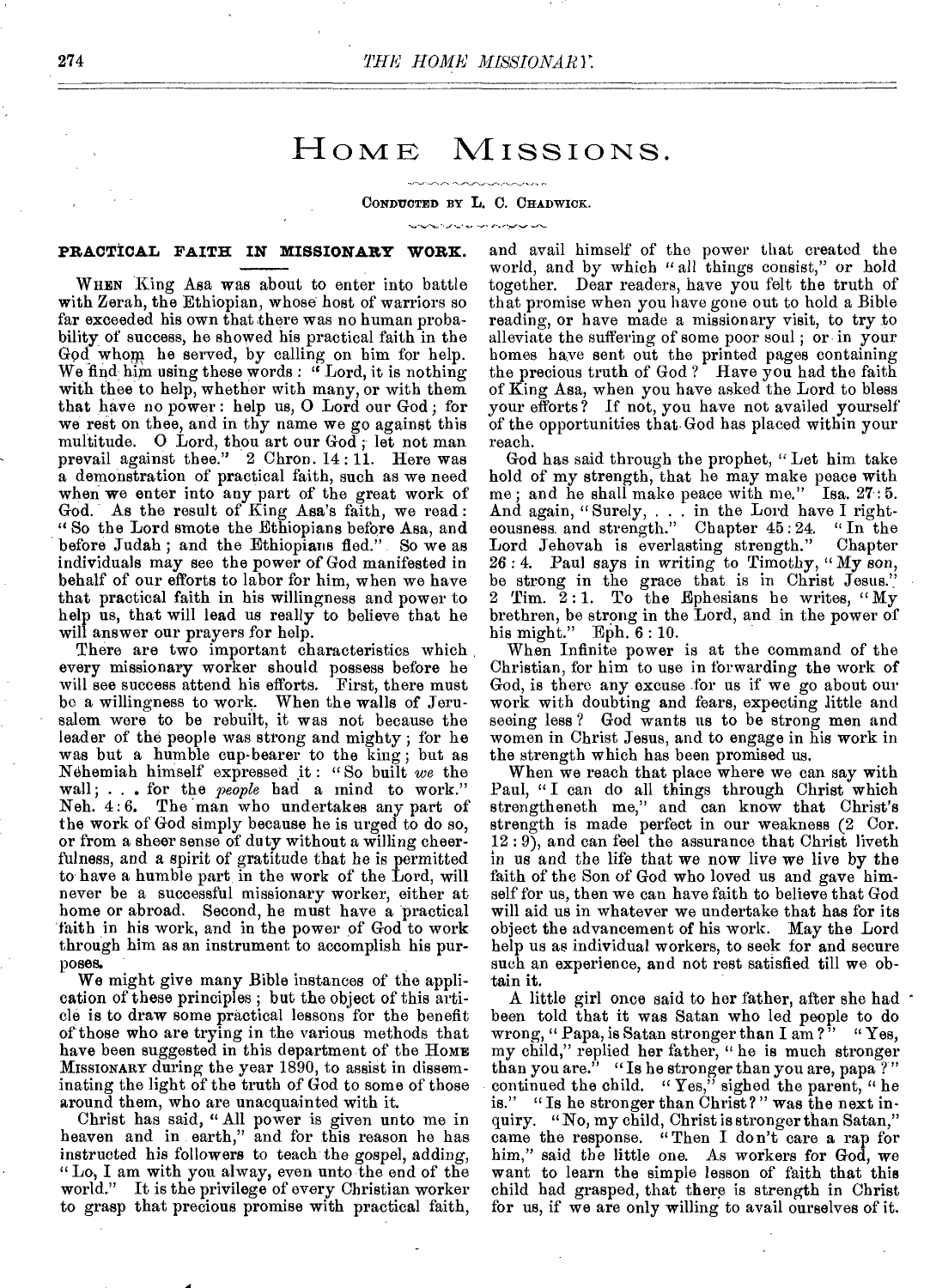How often we hear in a social meeting, some one say, "I have been trying to serve the Lord in my poor weak way ; " or, " I have been trying in weakness to do something for the Lord, but do not see how the Lord can bless such weak efforts." The Lord does not want us to serve him in our weak way, but in his strong way. He does not want us to enter into his work in our weakness, but in his strength. What we want is that practical faith that will avail itself of the strength that he places within our reach.

When Christ lives in us, and God worketh in us that which is well pleasing in his sight, through Jesus Christ who liveth in us (Heb. 13 : 21), so that God through Christ controls our wills, then the words of Christ in John 15 : 7, may be fulfilled in our behalf, and we may ask what we will, because Christ controls the will, and it shall be done unto us.

Then if we ask God to help us to reach the hearts of the unconverted, we can believe he will do it be- ' cause it is his will. If we ask him to give us access to the hearts of those who are seeking for further light, we can believe that he will do it, for we know that he has the power to use even our weakness to glorify himself in carrying forward his work.

God wants us *all* to work. Mark 13 : 34. He wants us to study to do our work well. 2 Tim. 2:15. He wants us to teach others with a view of having them teach also.  $2$  Tim.  $2:2$ . He wants us to help to bear the burdens of those whose burdens are heavier than ours (Gal. 6 : 2), and in this way make our own burdens appear lighter. He wants us to have a spirit of gratitude to him in all our work, under all circumstances. Eph. 5 : 20. He wants us to show the same spirit that Christ showed in his life. Eph. 4: 31, 32. It is only to those who *do something,* and do it *well,* that the words, " Well done, thou good and faithful servant," will ever be addressed. The rewards will be given in proportion to our work. How important, then, that we have that practical faith that will make our work worthy of a liberal reward.

#### **QUESTIONS.**

1. How large was the Ethiopian army against which King Asa was to fight?  $2$  Chron. 14: 9.

2. How much of an army did King Asa have? Verse 8.

3. In what words did Asa express his faith in God ? Verse 11.

4. What was the result of the contest ? V. 12-15. 5. What may we expect to see if' we have the same practical faith as King Asa had ?

6. What is the first important characteristic that every missionary worker should possess ?

7. What did Nehemiah say about the rebuilding of the walls of Jerusalem ? Neb. 4 : 6.

8. If we really have a mind to work, will there be apt to be any lack of opportunities for work ?

9. What is the second necessary characteristic?

10. How much power did Christ say was given to him ? Matt. 28:18.

11. What precious promise did he make after having given the gospel commission to his disciples? Verse 20, last part.

12. Does this really mean that " all power " is at the command of the Christian worker?

13. What promise did the Lord make through the prophet Isaiah ? Isa. 27 : 5.

14. What does be say we have in the Lord? Isa.  $45:24;26:4.$ 

15. What did Paul enjoin upon Timothy ? 2. Tim.  $2:1.$ 

16. To whom did he refer the Ephesians for strength? Eph. 6:10.

17. Is there any excuse for our having doubts and fears about the work of God ?

18. What does God want us to be ?

19. How much did Paul say he could do when Christ strengthened him ?

20. Does the Lord want us to serve him in our weak way ?

21. When Christ controls our wills, what words of his may we expect to see fulfilled in our behalf ? John 15:7.

22. How many of us does God want to work? Mark 13:34.

23. How should we fit ourselves for this work? 2 Tim. 2 :15.

24. How should we assist those who are heavyburdened? Gal. 6 :2.

25. With what kind of spirit should we engage in the work of God? Eph.  $5:20; 4:31, 32$ .

26. To whom will the words of Matt. 25 : 21 be uttered ?

27. How will the rewards be proportioned? Rev. 22 :12.

28. What kind of reward will an idler receive ?

29. What kind of faith do we need, then, to make our work a success ?

#### **ENCOURAGING.**

ONE of our missionary workers in a Western State writes us as follows: $\frac{1}{x}$ 

" A gentleman in  $R$  - has lately received the truth by reading. He has never heard any Seventhday Adventist preaching. He gives the tracts and papers that are sent to him to others to read, and is trying to do what he can to carry the truth to others.

" He has just given  $$10.00$  to the missionary cause. This shows his earnestness in the good work, and that he is willing to sacrifice for its advancement. He has had bad luck with his crops in the past, but this year they are quite good. Truly the Lord will bless the money that he has given, to the salvation of other precious souls. Will not the readers of the HOME MISSIONARY pray that there may be many others who, like this brother, may receive the truth by reading the publications which we as missionary workers are placing in their hands ; and that they may have the same missionary spirit that he has, to desire to assist in carrying the truth to others by donating liberally of their means, and scattering the printed matter that they receive ?"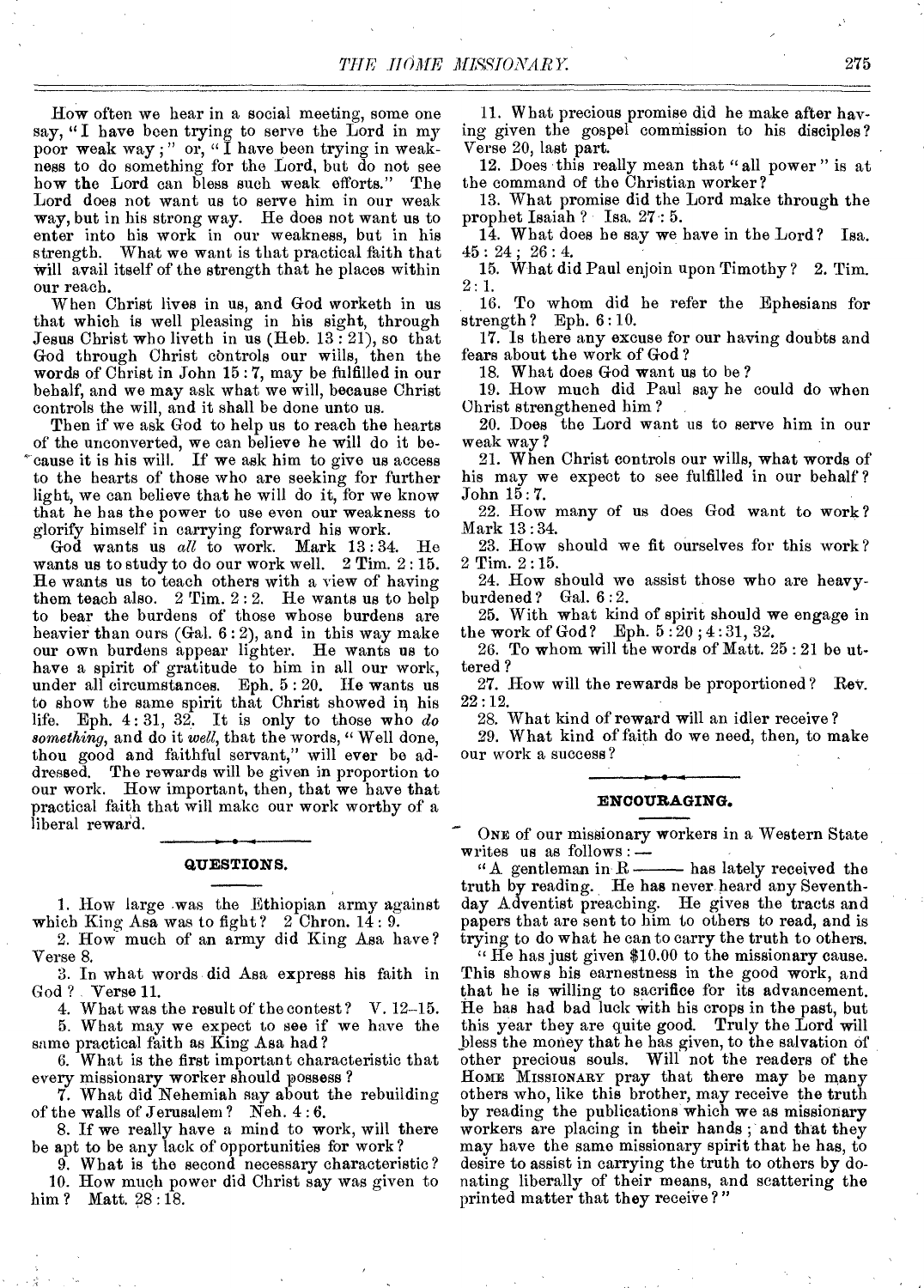## HEALTH AND TEMPERANCE.

CONDUCTED BY MRS. C. E. L. JONES.

#### **BIBLE HYGIENE.**

**GOD** has been pleased to reveal himself to us through two books— the Bible and nature. Between these there must be entire harmony. Nature as truly reveals one almighty, all-wise God as does the Bible; for "the heavens declare the glory. of God ; and the firmament showeth his handiwork." The laws of nature are as truly the laws of God as are the ten commandments, and "a continual transgression of nature's laws is a continual transgression of the law of God." As God's word and God's works always agree, so a careful examination will reveal the fact that not only is the Bible in harmony with those physical laws of our being revealed to us by scientific investigation, but that it gives us much useful information relating to matters of personal and domestic hygiene. That the Bible should deal with such questions will not appear strange when we consider their importance. And their importance will be more and more apparent as we consider the close relation that exists between the mind and the body — between the physical, and the mental and spiritual faculties. A failure to appreciate the closeness of this relation causes many to exalt the mental and spiritual powers to the detriment of the physical.

The Bible idea of human development is that the " whole spirit and soul and body" be brought to the highest degree of culture attainable.

The Bible is not a text-book of hygiene. Many of its allusions to the subject are merely incidental. It does not enter largely into details, nor give many specific rules. But it gives principles, suggestions, and hints, in the application of which, to ourselves, we should be guided by the light of common-sense and experience.

A few citations from the Scriptures will illustrate this, and also show the importance the word of God attaches to the care of the body. Isa, 43 : 7 teaches that the design of the Creator in making man was for his own glory. If, then, man, who was made in the image of God, by the transgression of nature's laws defaces that structure, be dishonors his Maker. The apostle says that our bodies are the temples of God, and adds : " If any man defile the temple of God, him shall God destroy." 1 Cor. 3 : 17.

In Eccl. 10 : 17 the principle laid down that should govern us in eating, is broad and comprehensive : "Eat in due season ; " i. *e.,* at proper intervals ; at such times and in such a manner as will be conducive of the best physical development. Eat, not for the pleasure of eating, not for the mere gratification of an oftentimes perverted appetite ; but eat " for strength and not for drunkenness." How many physical evils might be avoided if this principle was applied in our own daily lives.

Hygiene relates to the care of the body. Webster thus defines it : "That department of medical science which treats of the preservation of health; a system of principles or rules designed for the promotion of health." The apostle John says: "Beloved, I wish above all things that thou may est prosper and be in health, even as thy soul prospereth." 3 John 2. That physical prosperity or bodily health is here meant, is clear from the fact that it is contrasted with spiritual or soul prosperity. And physical health was considered of so much importance that he desires "above all things" that we should have it. He evidently realized what so many now fail to appreciate, that a sound mind is found only in a sound body.

In Luke 21 : 34, Christ, speaking directly to those who should be living in the last days, gives this solemn warning : " And take heed to yourselves, lest at any time your hearts be overcharged with surfeiting [overeating], and drunkenness, and cares of this life, and so that day come upon you unawares." The term "heart" is doubtless used here in the sense of "mind." "Overcharged" means literally " overburdened" or " weighted down." The danger to those in this mental condition is that they will not know when the day of the Lord is at hand. This scripture shows very clearly the blighting effect of wrong dietetic habits. The mental powers are weakened, the spiritual vision blinded, rendering the victim incapable of discerning sacred truths.

But hygiene is not restricted to dietetics ; so the Bible not only gives instruction in the matter of eating and drinking, but many hints and suggestions concerning the importance of exercise, ventilation, drainage, cleanliness, etc., are found on its pages. Only a few of these references can be given in a short article like this, but any one will be amply repaid for his labor in exploring this field.

The relation of physical labor to the proper development of the body is not fully realized by many. God saw that work was necessary for man's best good, so he gave command to subdue the earth. Gen. 1 : 28. (See also chapter 2 :15.)

" God made Adam and Eve in paradise, and surrounded them with everything that was useful and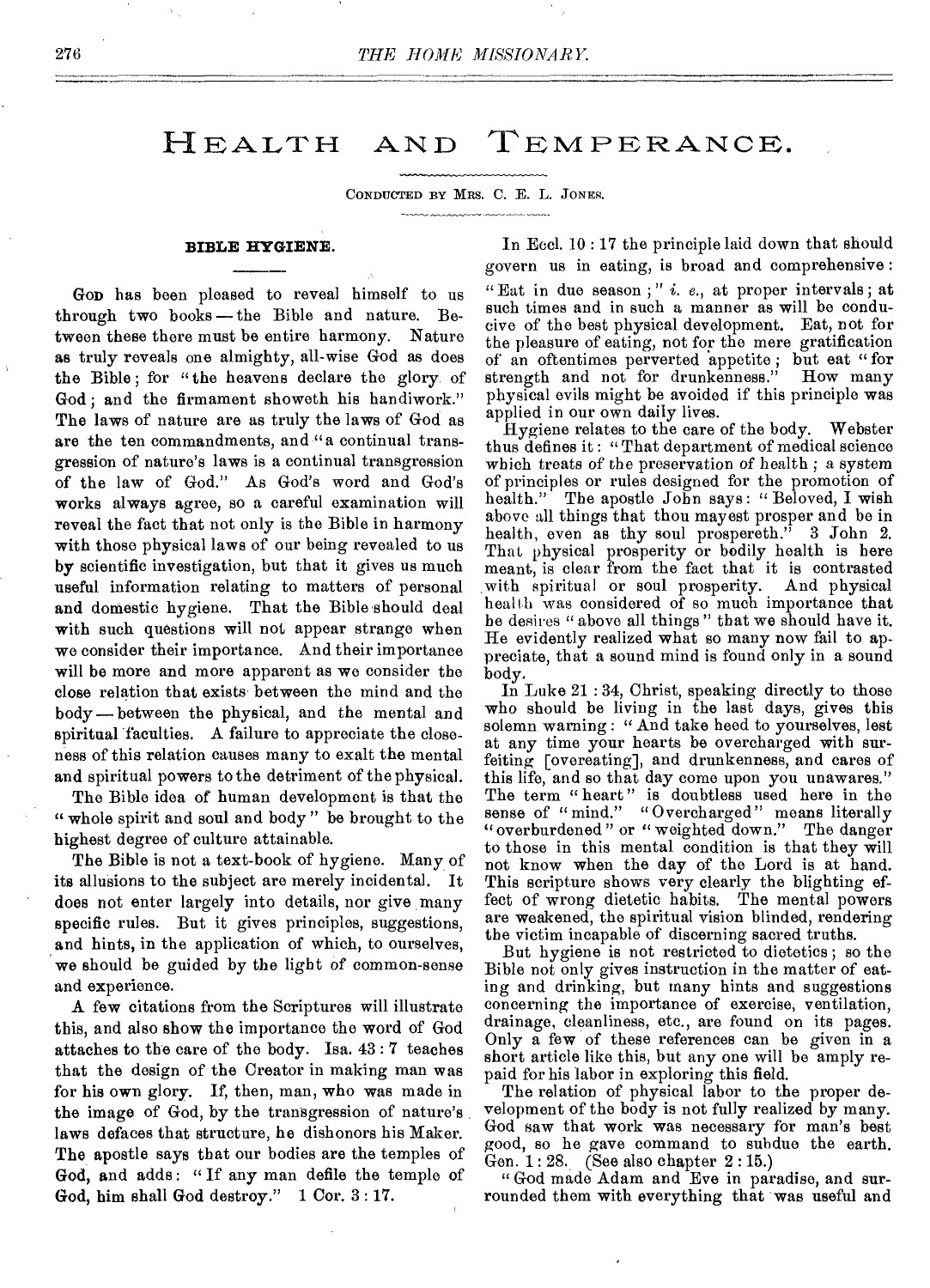lovely. He planted for them a beautiful garden. No herb, nor flower, nor tree was wanting, which might be for use or ornament. The Creator of man knew that the workmanship of his hands could not be happy without employment. They must have labor to call into exercise the wonderful organs of the body. The Lord made the organs for use.  $\ldots$ . Not only will the organs of the body be strengthened by exercise, but the mind also will acquire strength and knowledge through the action of those organs. . . . Each faculty of the mind and each muscle has its distinctive office, and all require to be exercised in order to become properly developed and retain healthful vigor." "Testimony for the Church," Vol. 3, p. 77. Read also 1 Thess.  $4:11$ ; 2 Thess. 3:10-12. Eccl. 10:18 contains a suggestion on this point worthy of consideration. Whether the house referred to is the building of wood or stone in which we live, or that more wonderful structure, the human body, certain it is that " by much slothfulness the building decayeth." Organs not used, soon lose their vigor, and decay.

In regard to cleanliness, both physical and moral, see Ex. 19 : 10 ; Deut. 23 : 10-14 ; 2 Cor. 7 : 1. In the Jewish Talmud (not in the Bible, as some suppose) is found this excellent maxim, "Cleanliness is next to godliness." Perhaps this might be improved by changing one word thus : " Cleanliness is a *part*  of godliness." Certainly, in the sanitary code given by God through Moses to ancient Israel, much stress was laid on this matter of cleanliness. If people living in modern times would pay as much attention to drainage and disinfection, the burning up or removal of all refuse and excretory matter, garbage, etc., as was required in the camp of ancient Israel, millions of lives would be saved every year, which are now sacrificed through ignorance or carelessness, — quenched by diseases produced by germs generated in decaying animal and vegetable matter.

W. H. WAKEHAM.

No doubt many who read the Health and Temperance Department of the HOME MISSIONARY would be glad to do something to advance this work, and to help educate the people to understand better the laws of health. But while busy with home cares and other lines of missionary work which claim attention, but little time is found that can be devoted to this work. Dut this subject, as well as all others, requires study, and in order to lead people to adopt hygienic principles, they must first be led to think about them.

There are a great many ways through which this can be accomplished ; by lecturing, by writing, by example, and by the distribution of literature. We wish to call special attention to the last method. Those whose duties will not permit them to engage in active work in the field, can help disseminate health and temperance principles by the distribution of literature.

By a little tact and judicious work many people may be induced to study the principles of hygiene, and often they get a better understanding of them

by reading than when instructed in other ways. For the last few months we have been sending out health and temperance and social purity literature to some successful temperance workers in this country, and have received some very favorable replies, of which the following are extracts :

" Your letter of October 20 is received, also package of health and temperance and social purity leaflets and journal *Good Health.* Accept my thanks for your kindness. I have carefully examined the leaflets, and am pleased with them."

"Your letter and package of tracts and journal have been received and carefully perused. Please accept thanks. I appreciate them very much. I am interested in all reformatory work of this kind. I could do a good work if I could have a large package of your tracts, and will assure you that I will circulate them if I can obtain them. The harvest is great, but the workers are few."

" The samples kindly sent me have been examined, and all found excellent. Please send me your price list, as I have not a doubt but that we could use some of your tracts to good advantage in our work."

" Your package of health and temperance and social purity literature is received, fqr which accept my thanks. You ask if we can use any quantity of the leaflets in our work. Surely we can, and will be most thankful to receive them. We appreciate the necessity of clean and pure literature for our girls and boys, and mothers as well. The health journal at hand, and I wish every mother and father, too, would read it."

By these extracts we see how our health and temperance literature is received, and what avenues for labor it opens up before us. If we succeed in helping others better to understand the laws relating to their physical being, we accomplish for them something which will help them to understand the claims which religion has upon them.

Each local tract society should keep a good supply of health and temperance literature on hand, and should urge its members to use it. The *Good Health,*  should also be introduced into the families of those around us. With a little effort much might be accomplished in the interests of health and temperance.

The health science leaflets, the social purity leaflets, and the pamphlet on Social Purity furnish quite a variety to work with.

We hope that while plans are being laid for work by the local societies, the health and temperance work will receive its share of attention.

0, E. L. J.

#### **PROGRAM.**

1. Opening song.

2. Prayer.

3. Responsive reading.

4. Essay or address, subject, " Bible Hygiene," 15 minutes.

5. Discussion of subject, 20 minutes.

6. Business, 20 minutes.

7. Closing song.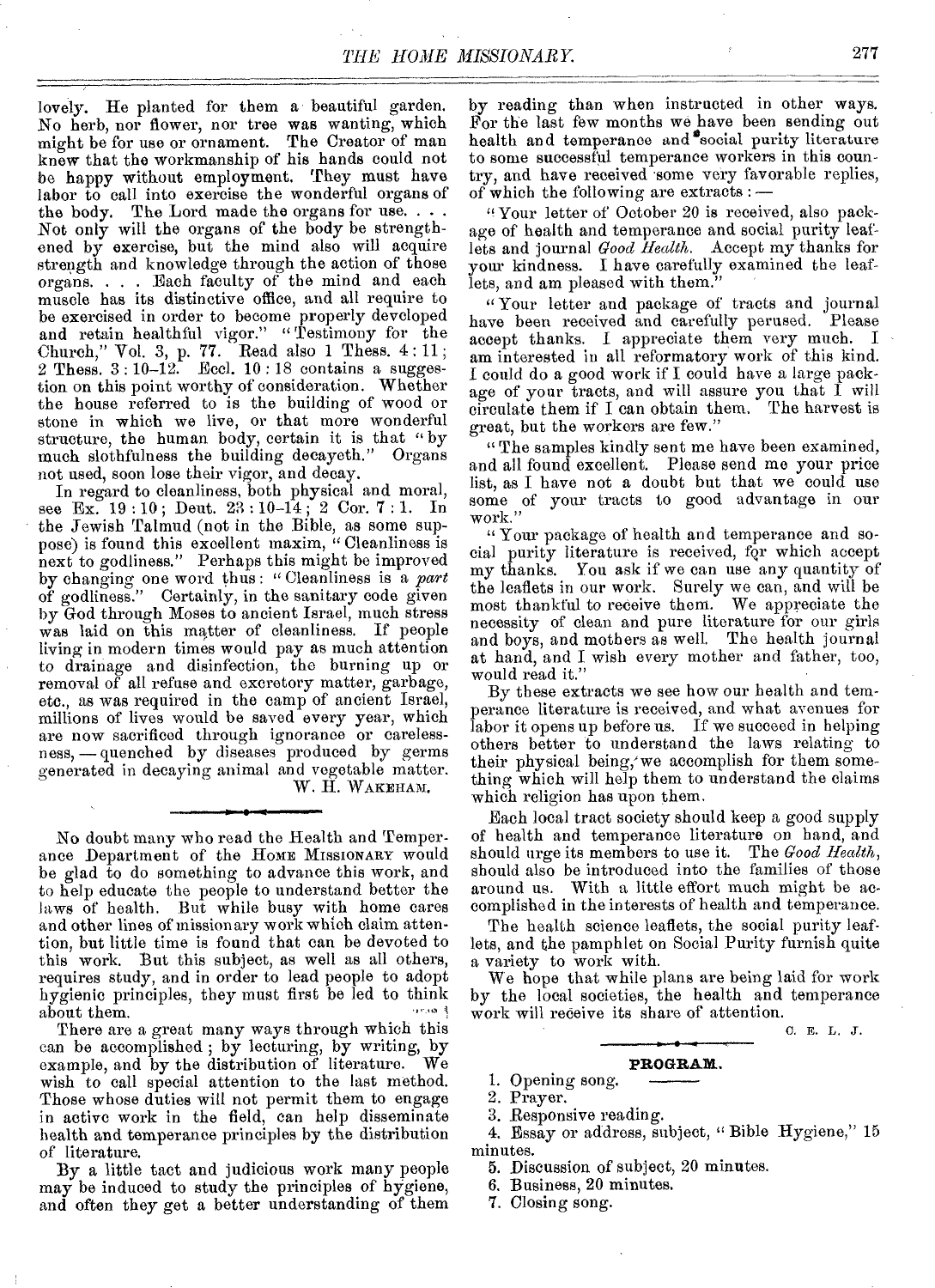## CANVASSERS' DEPARTMENT.

CONDUCTED BY C. ELDRIDGE.

#### $\frac{1}{2}$

#### **FOREIGN SUBSCRIPTION BOOKS.**

THERE is no more encouraging feature of our canvassing work in America than the manifestly increased sales of our books in the languages of those who are continually flocking to our shores from other countries. We are not only increasing the circulation of our books among English-speaking people, but those of other tongues.

We have the same material among our foreign brethren from which to make successful canvassers, as among those of our own tongue, and it only requires the same persistent, systematic, and energetic work to develop it, as has been employed to bring out our American canvassers. We have not yet been able to organize our foreign canvassing talent as thoroughly, owing to the fact that it requires a wideawake and experienced man in each of the languages represented, to take charge of the work in that language. While we have plenty who are wide-awake and earnest, they lack the necessary experience. It will be readily seen that while one man may be able to superintend the English canvassing work, it is just as essential that as competent persons be employed for the Scandinavian, German, French, and other languages in which we have many publications.

During the'past year, we are glad to say, we have made more progress in the direction of systematizing the foreign canvassing work than ever before. In this connection we will add that the Scandinavian canvassing work, under the direction of Brother Zachariah Sherrig, is beginning to show the effects and importance of organization, and the increasing sale of Scandinavian books indicates what steps to take in reference to other nationalities. The fruits of Brother Sherrig's labors, and the earnest co-operation of the Scandinavian brethren, will become more and more apparent as the years roll by, and will tend to increase the courage and ,confidence of our Scandinavian brethren, as they witness the spread of the truth among their people, by the circulation of their literature.

We have no discouraging report to bring, so far as the German work is concerned either. Brother Valentiner has devoted much of his time during the past summer in perfecting and organizing the canvassing work among the Germans, which is already resulting in increased book sales in that language.

We can also see good results from the efforts put forth in behalf of the French-speaking people, but as they are so widely scattered in various parts of the country, and as we have so *few* French canvassers in the field, we have not been able to accomplish as much as though the circumstances had been more favorable. Yet, judging from our past experi-

ence, we believe that the outlook is good, and that the canvassing work among the French will develop and grow from year to year, until it will be as efficient an agent for the promulgation of present truth as any in the field.

In round numbers, 25,000 copies of our foreign books have been placed in the hands of foreignspeaking people in the United States during the past year. It can be readily seen what an advance move has been made in the foreign book business, and we can safely say that our foreign brethren in proportion to their numbers, are doing well their part, and we are much pleased with their work. It is to be hoped that all, both ministers and laymen, will do all in their power to encourage the canvassers already in the field to continue steadfast, as well as to encourage others to enter the great harvest field, that the great truths of the third angel's message found in our books may be given to the world. world.  $\qquad \qquad \bullet$   $\qquad \qquad \bullet$   $\qquad \qquad \bullet$   $\qquad \qquad \bullet$   $\qquad \qquad \bullet$   $\qquad \qquad \bullet$ 

UPON the first day of January, 1891, the duties devolving upon the writer as General Canvassing Agent will be placed upon the broad shoulders of another. Consequently all matter for the Canvassers' Department of the HOME MISSIONARY should be directed to Brother L. C. Chadwick, President of the International Tract and Missionary Society, Battle Creek, Mich., upon whom the mantle has fallen.

I wish to express my gratitude to all who have so ably contributed to the canvassing department, thus making it such an interesting feature of the HOME MISSIONARY to the canvassers at large ; for it is their efforts which have made this paper the interesting medium it is, through which we have been able to keep in close communication with all our workers.

Trusting that those who have done so much to en hance the interests of the canvassing work will be as loyal to the Canvassers' Department in the hands of my successor, I now drop the editorial quill and scissors. C. E.

#### **HINTS ABOUT CANVASSING. —NO.** 9.

IN this the closing article of this series, we wish first to repeat with increased emphasis, what we have tried to say once or twice before, about the allimportant matter of a due preparation for the work. Candidates for the canvassers' work are, as a rule, in too much haste about getting to work in the field. But few have patience to qualify themselves for a happy and successful career. They go out with a superficial knowledge of even the first principles of the business, and with false ideas. They struggle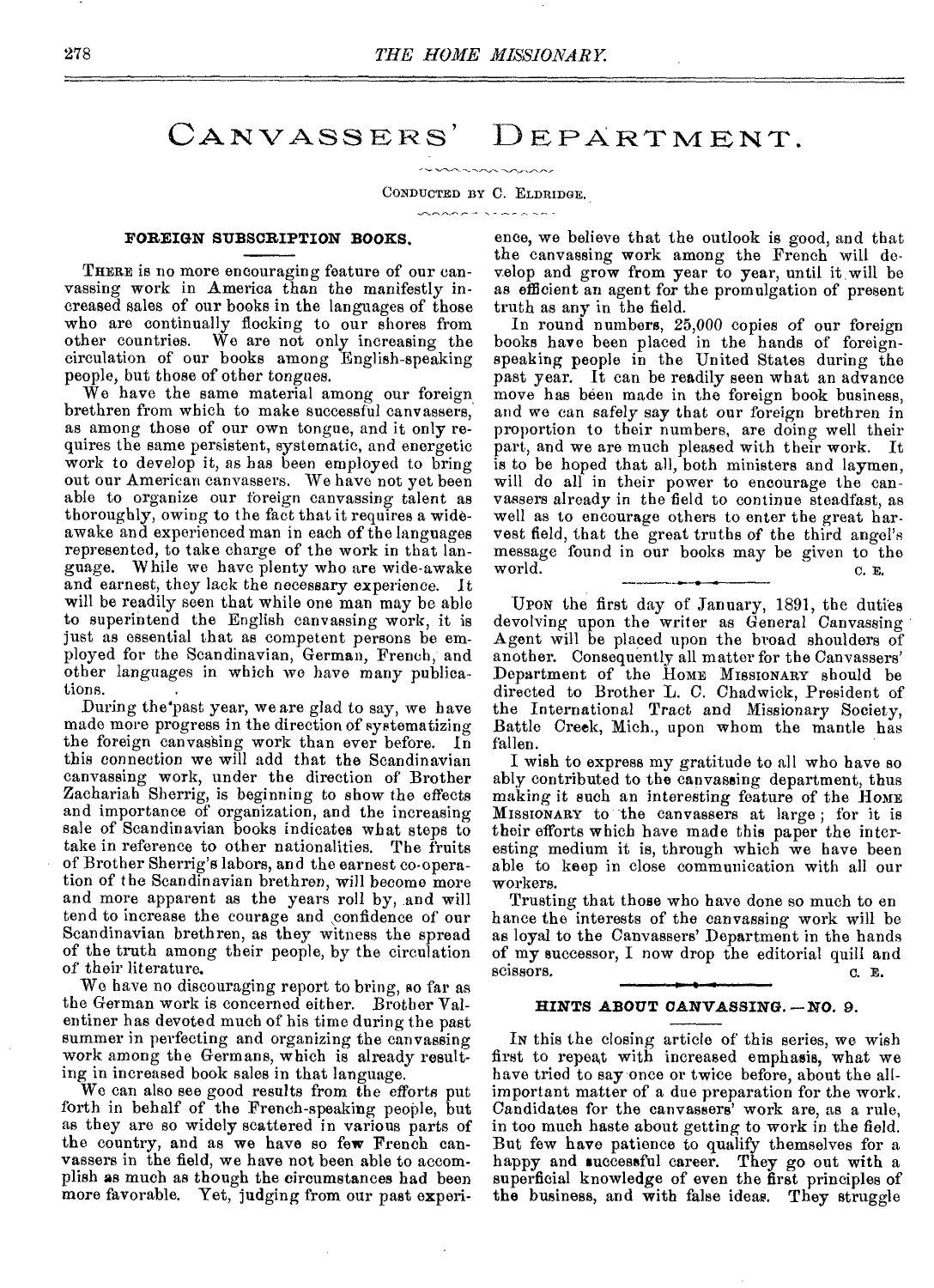along for a while, and *if* the wheel of fortune does not turn in their favor, they conclude that only a special few can ever become canvassers, and that they are not of the number. Then the State Agent comes to their aid, and tries to do for them what ought to have been done at the outset, and by his persistent efforts, generally succeeds in turning the scale in their favor ; but in some cases nothing will avail, and what might have been valuable workers, become enemies to this branch of the cause. Though not maliciously disposed, their testimony is, in the nature of the case, of a damaging character.

The best arrangement that we have ever witnessed for the education and training of canvassers, is a sort of school where there are class exercises conducted by a competent instructor, and also practice in actual canvassing, in company with experienced workers who go into the houses with the students, and show them how to approach the people, and conduct the canvass. It is hardly necessary that the school should be permanently located. Institutes may be held where most convenient, and instruction and drill given, after which the members of the class may be associated with others of experience in the field. From ton days to three weeks of undivided effort is necessary for this preliminary work. Some of our State Agents do not realize the value or necessity of thoroughly qualifying their agents, and they do not hold the standard high enough in this respect. There is great necessity for improvement along this line. It would be a good thing in some respects both for the canvassers and for the cause, if there was an established standard for all to reach before they are allowed to take territory, and an examination in every case to see if the candidate is qualified, but such rigid rules would probably not be practicable ; what we are trying to do is to reach the individual conscience in this matter.

#### FOLLOWING UP THE WORK.

Since our book business has increased to that extent that hundreds of thousands of volumes are placed in the homes of the people in a year, it becomes a question of no small moment, as to how the interest awakened is to be cared for, so that the largest possible number shall be led to obey the truth. To go from place to place, only stopping to canvass for one book, is to do as no farmer would do ; that is, to go on continually sowing without stopping to harrow in the seed, or to cultivate the tender plants. To furnish Bible workers enough to do even a tenth part of' the work is impossible, and the combined efforts of ministers, Bible workers, and all others will not be at all adequate, unless the canvassers themselves are included ; but how can they help without turning aside from their legitimate work as canvassers ?

#### REMAIN IN THE SAME PLACE,

And follow with one book after another, re-canvassing the people with a new book at suitable intervals. There are some apparent objections to this plan. It may be thought that the first book will have awakened prejudice so that the chance for success will not be as great as with the first, but it is equally true

that the first book will have created a demand for more in the same line, and it is certainly for the interest of the work, that some one should give the people further light where an unfavorable impression does exist ; and who is so liable to find it out, or so well prepared to remove it, as the one with whom they feel acquainted, and whom they respect as an honest Christian man ? The canvasser has these advantages if he has rightly conducted himself from the first.

Again : it may be thought a great drawback to change from one book to another, and be compelled to learn a new canvass, and become accustomed to handling a new book ; but this can be taken in time, and the description of the new book mastered before the first book is dropped, so that there will be no loss of time, and this preliminary preparation may be so thorough that but little practice will be necessary before the second book will be just as familiar as the first.

There is one real danger, and that is that the canvasser will be led away into holding Bible readings, and excessive visiting, instead of holding to his canvassing, and letting the books do the work, as they are well calculated to do. Each additional book will make the truths taught by those that have preceded look brighter and clearer, and will deepen the convictions of duty until the reader must obey. It is evident that all would not be adapted to this method, and in no case should canvassers become so fixed and settled that they will not be willing to be formed into new combinations for the sake of giving recruits the advantage of working with those of experience. There will also be other modifying circumstances, and the State Agent and the canvassers should counsel together.

There are some decided advantages for the canvasser in this plan. It does away with the trouble and expense of moving, and the consequent loss of time ; and it is conducive to habits of stability and a quiet home life where one can share both the responsibilities and privileges of home. Parents can canvass while their children are in school, and then be with them while they are out of school.

This plan will doubtless be an inducement for many to canvass who feel that they must be with their families at home. They can settle in some place and remain for several years ; and this branch of the cause is greatly in need of such persons who have seen the practical side of life, and who have had long years of experience both in religion and business. We hardly need mention the fact that the territory can be worked to much better advantage after one has gone over it once or twice, and learned the roads and the people.

The question may arise, "Which should be the pioneer book ?" Experience thus far seems to show that there is no great difference; for instance, we have seen the "Great Controversy" followed with " Bible Readings," and " Bible Readings " followed with the "Great Controversy," with equally good results. So there need be no rule about the order in which the books shall be put out. It may be thought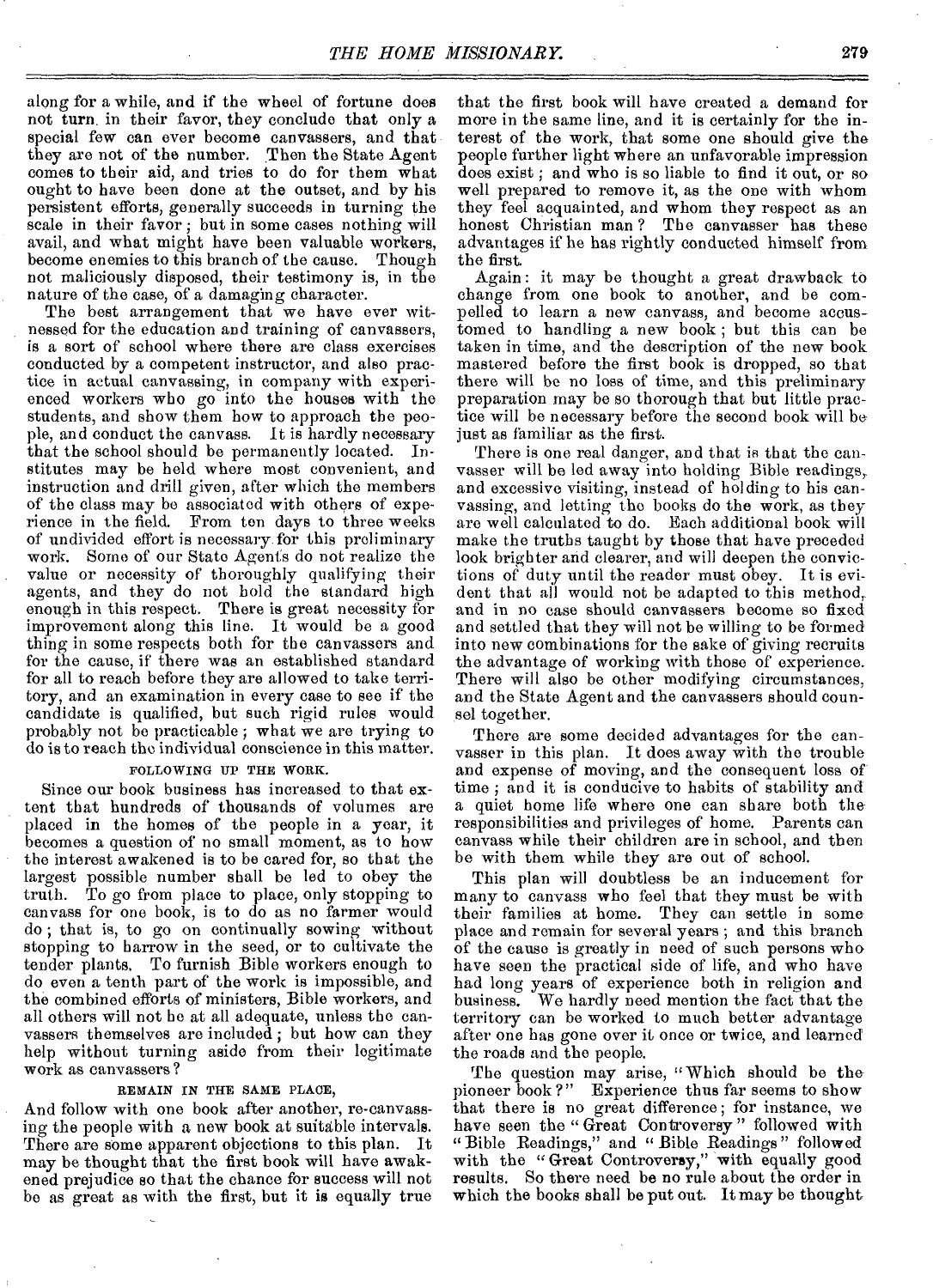permissible for a person to take orders for the book or books that have preceded as well as for the one that he is making a specialty of. We are sure that it will be a great satisfaction to those who possess a real missionary spirit to remain and watch the developments and pray for the readers; and their hearts will be made glad as they see one after another accepting the truth.

The thoughtful reader of this article will discern several reasons in what we have already said why it is better for the same person to follow with the different books, and we will now add another, and that is that his patrons will know about what the character of his books are after they have read the first, hence they will take others with so complete an understanding that they will not think that they have been deceived in the least, and they will also appreciate the books because of this knowledge, so that they will not allow them to lie on the shelves without being read.  $E.$  E. MILES. without being read.

#### **THE EFFECT OF THE CANVASSING WORK UPON OUR CHRISTIAN EXPERIENCE.**

THOSE who can enter the canvassing work, but do not, are restrained by a fear of the financial prospects, or else they do not realize the importance of the third angel's message. A candid examination of the case would show these very considerations to be reasons for dropping other professions, and engaging in this department of the message. The entire history of our canvassing work shows that the faithful, energetic canvasser can support himself. Of the importance of this work, enough can be said to cause every true-hearted follower of Christ to review his own case, and see whether he is in the line of duty ; and although the canvassing work is everywhere recognized as a grand educational factor, I wish to speak of what I regard as the most important consideration ; namely, its effect upon our Christian experience. The more I think of it, the more I regard this calling a blessing from the hand of our heavenly Father.

The successful Christian canvasser will necessarily have a genuine experience that will develop his character, and better fit him to represent Christ in almost any position where he may afterward be placed.

Let us notice his experience from the beginning, and see if it is not only intensely practical, but one that brings him into a close relationship with Christ.

A young brother hears the call for laborers. He has a real interest in the work of God; but being associated with those who are absorbed in their preparation for worldly employment, he has heretofore supposed that the Lord's work was mostly to be done by others, and felt unworthy of the name " missionary ; " but as he listens to the appeal for workers, and hears how the Lord works through and for those who go out in answer to duty's call, he is impressed by the Holy Spirit, that " Where the treasure is, there the heart will be also," and that bending all his energies to succeed in secular business, is not conducive to a growth in Christian experience. So he talks with the church elder and the Sabbath-school superintendent, who are both pleased to see the young people interested in the progress of the cause, but are. soanxious to have them in the school and meetings, that they are loth to urge any of the young into the canvassing work. At home the parents are counseled with, who have always desired to see their children zealous in the Lord's service ; yet they dislike to say that it would not be best to wait a year longer before going out into the world. Thus our young friends are left to decide for themselves.

After viewing the question from many different standpoints, thinking how much help they can be to their dear parents, and how they would like to work more directly than ever before, for some of their school-mates, they go to the closet, and on their knees, tell the Saviour that "if he will make the path of duty plain before them, they will walk in it." Then as they think of the text in 2 Cor. 10 :12, they determine not to measure themselves by others, and they are able to launch out even while others continue to wait for the Lord of the harvest to repeat the call for laborers.

As they come from the place of prayer, what a flood of joy and peace fills their soul, which is not only yielded to Christ, but is eagerly saying, "Lord, what wilt thou have me to do?" This victory will effect the entire life of the canvasser, and he knows that it was gained by yielding his own will to Christ's.

As the canvasser starts out relying on the promises of God, a measure of success is sure to come; and as he gains in experience, he learns what part of the work belongs to him ; he ascertains just where his power ends, just where he must have divine aid in order to prevail with minds. Many times a day his heart is filled with gratitude, as he sees evidence that Christ is assisting him in his work, and he rejoices that it is the Christian's privilege not merely to reign with Jesus in heaven, but to live with him on earth. 0, blessed privilege ! He loves the Saviour as a near friend. His love increases for those whom Christ died to save. As the canvasser enters a house and tries to interest them in the teachings of God's word, he feels that it is God's will that he should succeed in interesting them; he concentrates all his powers on the case in hand, and how earnest he becomes as he realizes that the words of his mouth will either draw souls toward Christ, or drive them from him I As be senses his responsibility, how it humbles him I He feels that he must have wisdom from above, that even in his intercourse with the neighbors, and in his business transactions, his influence may be to gather with Christ.

Under such circumstances, success is the sure and legitimate result ; but the worker is not to rest satis-<br>fied here. "Every branch that beareth fruit, he **"Every** branch that beareth fruit, he<br>that it may bring forth more fruit." The purgeth it, that it may bring forth more fruit." canvasser is so apt to forget the source of his strength, and have to be tested again by one or two days of fruitless work, and some very humiliating experiences in being regarded by some people as a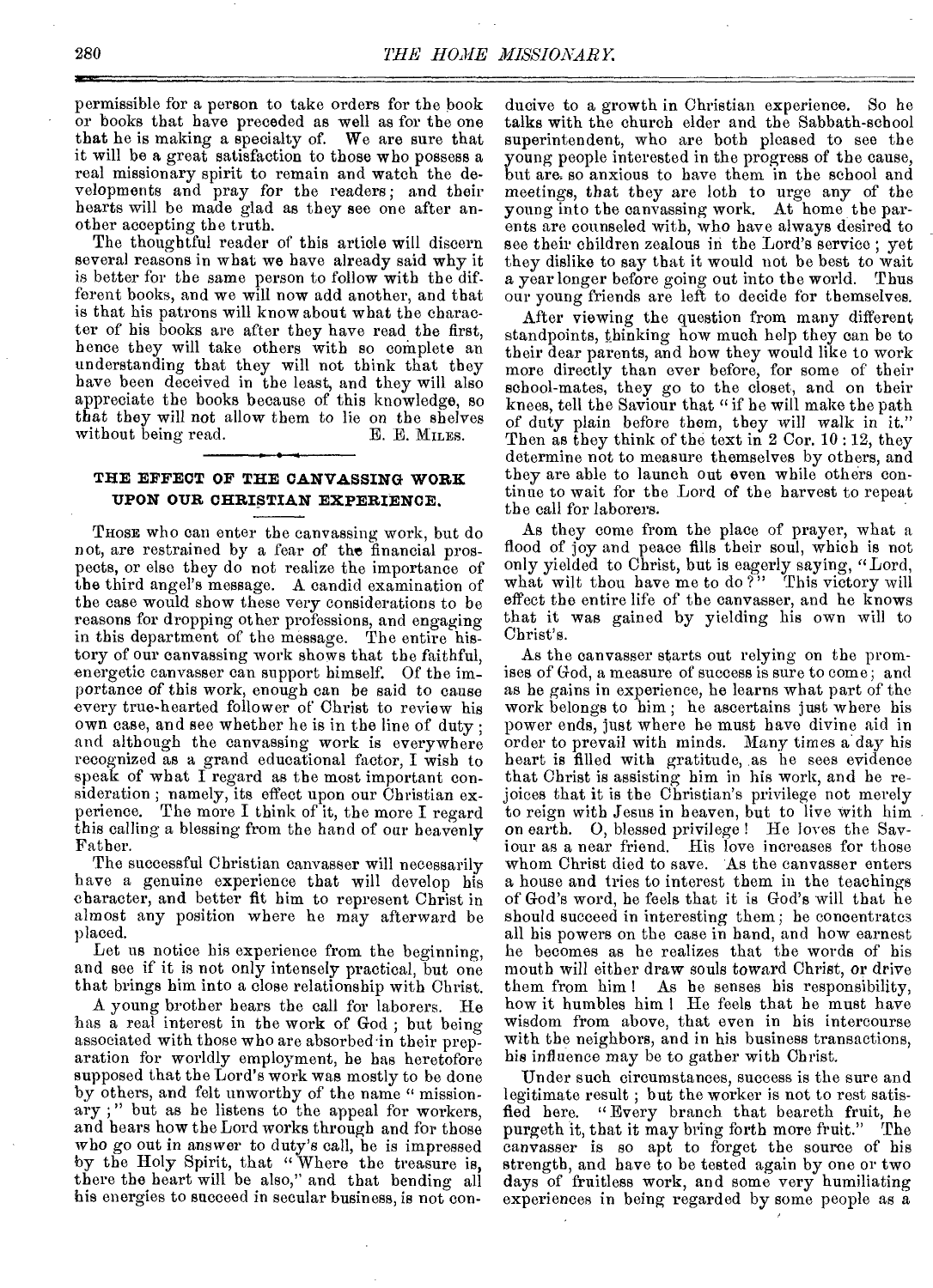sluggard seeking to live by easy employment ; and by others, as one that hastens to be rich, engaging in this work only from mercenary motives. It is altogether probable that Satan will choose this very time to suggest that he ought to be at home with his parents, and that he is out of his place, or God would prosper him.

What a gloom settles over that soldier of the cross as he stands still in the street to ponder the situation ! What a struggle is going on in his mind ! Why does n't the Lord give him success ? He makes another call ; but it seems very cold and formal. Again the worker stops to reconsider, this time with more self-examination. He remembers that they are praying for him at home, and he thinks of those promises of God, "The effectual fervent prayer of a righteous man availeth much; " "Lo, I am with you alway," and the conviction flashes across his mind that all the fault is in himself, that he has failed to lean on the great arm of Strength. Already light is breaking in, and he tells Satan that if his duty is at home, it will continue to be the same, and that he will consider that matter after the tables are turned, and he is enjoying success, so that he can weigh the evidence when he is sure that his mind is not influenced by discouragement. As the canvasser starts cheerfully on his way, he involuntarily sings,—

> "Sometimes 'mid scenes of deepest gloom, Sometimes where Eden's bowers bloom, By waters still, o'er troubled sea,— Still 't is his hand that leadeth me."

Now he cares not for the hinderances<sub>so</sub> discouragements that may appear. He is drawing nourishment directly from the True Vine, and how can he be otherwise than courageous and joyful?

When the week's work is done, and he is ready to consider the idea of turning back to secular work, there seems to be only one side to the question, *i. e.,*  to remain where God has called him until God, not Satan, gives him an honorable discharge.

The faithful canvasser is very anxious to see others share the blessings and trials found in the missionary field, and as he writes his friends, he asks help from above that even the influence of his letters may be to bring more laborers into the harvest. Thus he is rapidly learning the practical lesson that every happy Christian must learn ; that is, to seek divine aid in, and the divine mold upon, all the duties of life, no matter whether small or great.

" If your hand's on the plow, hold on, hold on ; Tho' the soil may be sterile and hard ; The plowshare will make the fallow ground break, And the plowman will have his reward ; Earth's bosom will sparkle with emerald green,

And its grain will be golden king;

The reapers will come, with loud 'Harvest Home,' And the gleaners will joyfully sing.

"If your heart's in the work, hold on, hold on; Tho' the way should be gloomy and sad,

A light will appear, the pathway be clear, And the heart of the worker be glad;

Heaven's portals will open, and music resound, And the mansions of bliss will ring

With praise for the brave, who labor to save, And the angels will joyfully sing.

"Hold on, hold on, my brother, hold on, Hold on till the prize is won ; Hold on to the plow, and weary not now, For the work is almost done.' *Belvidere, Ill. J. E. FROOM.* 

**THE CAUSE IN NORTH CAROLINA.** 

NEARLY two years have elapsed since I came to• this State with my family by recommendation of the General Conference. During this time I have given myself entirely to the work of carrying the precious seeds of present truth into the homes of the people, and encouraging others to engage faithfully in the same blessed work ; and I praise God for the success which has attended the feeble efforts that have been made. The future for the canvassing work here looks far brighter to me now than it did one year ago. We have only a few canvassers here, and a very small number of Sabbath-keepers who can be induced to engage in the work at all, but those who are now engaging in the work are doing so more permanently, we trust.

We have been endeavoring since our good convention held in Battle Creek last winter, to establish our work on a more substantial basis. about the first of last July in starting a new company at Shelby, Cleveland county. Brother Baird and myself went to that point, established headquarters, and began the work. Soon after, another brother joined us, and others still later, until our company numbered five ; and when our work there closed the first of November, we had worked an average of three and a half months, and had taken 881 orders for " Bible Readings," a few for " Helps to Bible. Study," and delivered 712 books, or about 81 per cent of the orders taken. We also distributed 2,571 pages of tracts and pamphlets, and fifty *Reviews, Signs,* and *Sentinels.* 

I think 1 speak for each member of the company when I say we realized the good Spirit of God, and the holy influence of the angels through the entire work there. In everything temporally and spiritually we could see the special favor of God. How precious the work of God is when our whole being is engaged in it! We feel sure that the one thing needful in the prosecution of any branch of the work, is wholly consecrated laborers ; for without consecration of heart, there is liable to be discord where different individuals are brought together. We already begin to see omens of good from our efforts during the past summer. One gentleman has sent an application to handle " Bible Readings." This may be one case in answer to our prayers to. the Lord of the harvest to raise up laborers to go into the Whitened field before us. We very much regret the absence of the living preacher to follow up the good work begun, but we rest in hope and keep of good courage, believing that there- are better things in the near future for the cause in this, field.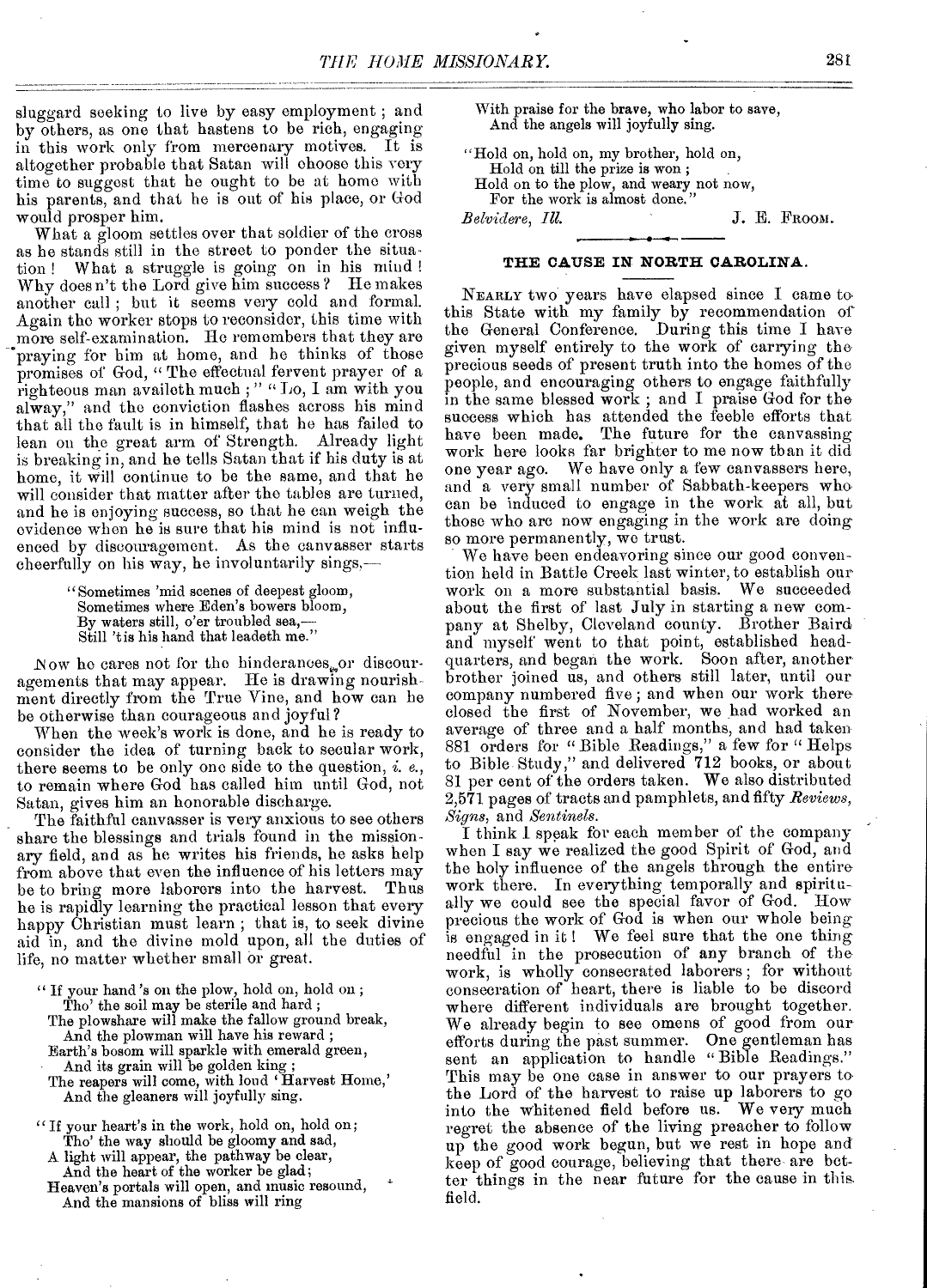I wish to say a few words in regard to the HOME MISSIONARY. I consider it one of the most valuable helps to the workers in all the branches of the message. Every department is filled each month with such matter as every worker should become familiar with. I am sure the Canvasser's Department is full of interest and help for every loyal canvasser. Who can fail to appreciate or be benefited by a careful study of the "Hints About Canvassing," given in each number, and the many other articles of help and interest ! My prayer is that this with our other good periodicals may live until the message triumphs, to cheer and encourage the wayworn toilers for truth. Yours in the work,<br>Statesville, N. C. Note. C. D. Wolf.

*Statesville, N. C.* 

#### **ECHOES FROM THE FIELD.**

WE take the following from a long and very interesting letter lately received from Brother W. D. Chapman, a member of the canvassing company sent from America this year, and who is now at Hull, England :—

" As I begin to write, it comes to my mind that it would be fine if I had a phonograph to take down some of the street cries, and for that matter, much of the every-day talk heard here. I think I am learning to talk and act more like the people here. At least they do not so often speak of my being a foreigner. I am learning to say 'top end of the street,' 'back end of the week,' and 'beg pardon,' in the pleasant English way that sounded so strange to us at first. I do not often forget now and call a biscuit a cracker, a basin a bowl, treacle, syrup, etc., etc. In fact, I am getting so used to the new words that it requires an effort to think of the American words for some of the more common ones. The streets are noisy with cries, slippery with mud, and rather dull to-day' most of the time now."

#### **THE GENERAL CANVASSING AGENCY.**

As the readers of the Canvasser's Department of the HOME MISSIONARY have already been informed, the General Conference Committee decided last summer that the writer should undertake the duties of the General Canvassing Agent, Jan. 1, 1891, at which time the resignation of Captain Eldridge is to take effect. The writer realized only too well his inefficiency for this position, and raised all the objections that seemed to be reasonable, and only accepted the position as a temporary substitute till the annual sessions of the General Conference and International Tract and Missionary Society in March, 1891, at which time it is earnestly hoped some man will be chosen who can give the work his undivided attention.

It is unnecessary for me to state that I am deeply interested in the canvassing work. From the very commencement of the present well-organized plans for conducting the canvassing work systematically,

I have tried to work side by side with others who have had the interests of the canvassing work at heart.

It is well known that I have had but little practical experience as a canvasser, but I have tried to gather all the information possible from the experience of others ; and in assuming the position of General Canvassing Agent, I do so in perfect harmony with the existing plans for conducting the canvassing work.

I certainly hope the request of Captain Eldridge in another column of this number of the HOME MIS-SIONARY, will be heeded by all our District and State Agents and others who are actively engaged in the work in the field, and that each one will feel a responsibility in helping to make the Canvassers' Department of this paper profitable for all its readers. I have the promise of the counsel and advice of Captain Eldridge and others, in matters of importance pertaining to plans of work, etc. ; and our District and State Agents' convention will soon be held, at which time all the different phases of the canvassing work will be considered.

We will soon close up the work of 1890, and enter upon the duties of a new year. Let us commence it with good courage all along the line, organize for success, go forward in the strength of Him whose servants we are, and God will surely prosper our labors.<br> $L_{c}$  c. c. labors.  $L. c. c.$ 

#### **DEATH OF BROTHER E. W. CHAPMAN.**

IT is with feelings of sadness we chronicle this month the death of one of our laborers in the canvassing work. Brother Ebbert W. Chapman, who for the past year has occupied the position of State Canvassing Agent for the State of Iowa, died at Des Moines, Iowa, of diphtheria, Nov. 8, 1890, aged 32 years, 10 months, and 13 days. He was chosen to this position soon after the close of the last General Conference, to take the place of Brother W. R. Smith, who had been appointed District Canvassing Agent for Dist. No. 5. Iowa being his native State, and having labored for several years previous in the canvassing work, and later in a ministerial capacity, he was not only well acquainted throughout the State, but well qualified for the position which he last filled. He had been laboring hard and faithfully at his calling, and was doing efficient work when the dread disease fastened itself upon him too firmly for a not overly-strong constitution But we are glad we can say he fell at his post. And while we realize the loss the State has sustained in his death, and sympathize with the wife and child who are left to mourn, we are confident that he sleeps in Jesus, and that the reward soon to be given to the faithful awaits him. His work is done. Loved by all, he has laid down the cross, soon to wear the crown. We who remain must close up the ranks, take up the work where he left it, and prosecute it with renewed diligence until we hear the announcement, "It is finished."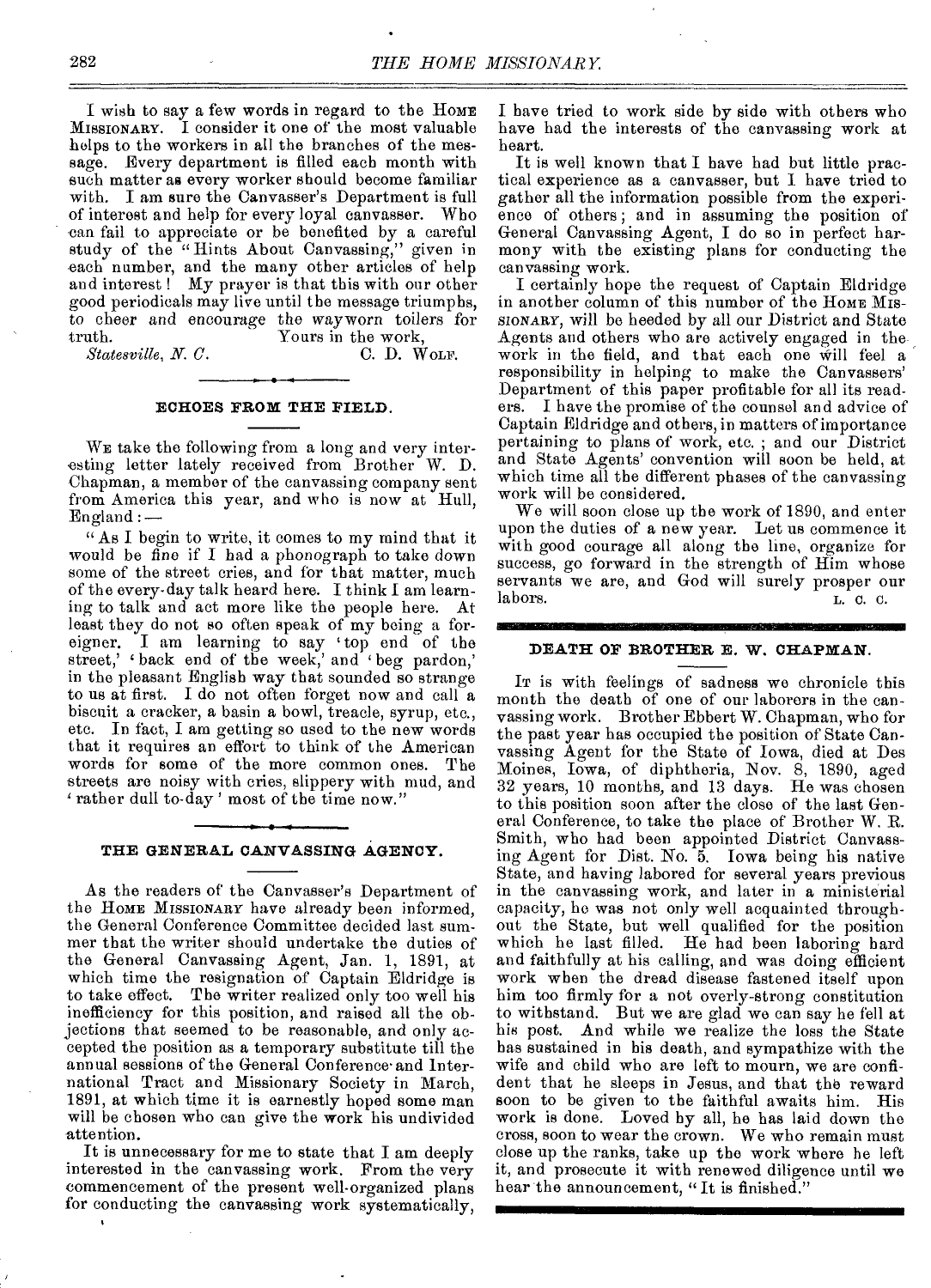Our attention has been called to a misstatement in the last issue of the HOME MISSIONARY to the effect that our district agents were appointed at the canvasser's convention ; though no vital point was involved in the assertion, we should have said, immediately following the General Conference.

Again : on page 233 of the October number, in speaking of the work of Brother King, we see that our comments on what he said about selling books to ministers have been understood as an indorsement<br>of his course. We simply gave it as a matter of We simply gave it as a matter of news from the field, calling the attention of our brethren to what he said about discounts to ministers, as well as the solicitation of testimonials, being the experience of a canvasser in the field upon those points. In this connection we will say that we indorse no plans for work that in any manner conflict with any rules and regulations adopted for carrying that work along. c. E.

#### **PROMPTNESS IN REPORTING.**

A GLANCE at the tabular report below shows very prominently the rows of dots which indicate the States and Provinces which did not report in time for this issue of the HOME MISSIONARY. These monthly reports are a very valuable and important part of this department, when they are as they always should be, complete. When there are so many blank spaces, however, as this month, the report is comparatively worthless as a whole, and certainly cannot be very satisfactory to the workers in the State whose report fails to appear. We cannot say who is to blame, but wish to ask each individual canvasser, company leader, State Agent, and secretary to feel that you are " a part of the concern," and see to it that *you* are prompt ; and then we shall have full reports instead of blanks. A word to the wise is sufficient.

**REPORT OF THE CANVASSING WORK FOR NOVEMBER, 1890.** 

|                     | STATE.                                                                     | Days.                                                                                                                                                      | Mor.                             | Half<br>Mor.                           | Libr'y.                                         | Gilt.                     | Marb.                            | Plain.                                              | Value of<br>Books.                                               | Miscel.<br>Sales.               | Total<br>Value.                  | Total<br>for Districts.       |
|---------------------|----------------------------------------------------------------------------|------------------------------------------------------------------------------------------------------------------------------------------------------------|----------------------------------|----------------------------------------|-------------------------------------------------|---------------------------|----------------------------------|-----------------------------------------------------|------------------------------------------------------------------|---------------------------------|----------------------------------|-------------------------------|
|                     | Atlantic<br>Maine                                                          | 1.1.1.1.1<br>179                                                                                                                                           | $\cdots$<br>.                    | .<br>.                                 | $\cdots$<br>.                                   | $\cdots$<br>$\cdots$      | .<br>$\ddotsc$                   | $\cdots$<br>$\cdots$                                | $\alpha$ , $\alpha$ , $\alpha$ , $\alpha$ , $\alpha$<br>\$773 20 | .<br>.                          | .<br>773 20<br>\$                | .<br>. <i>. .</i>             |
| m<br>Ó<br>Ż         | Maritime Prov<br>New England<br>New York $\ldots$                          | $\sim$ $\sim$ $\sim$<br>411<br>35                                                                                                                          | $\cdots$<br>84<br>4              | $\cdots$<br>63<br>4                    | .<br>81<br>8                                    | .<br>338<br>42            | .<br>322<br>45                   | .<br>122<br>3                                       | .<br>2,530 15<br>253 00                                          | . . <i>. .</i><br>\$5945<br>260 | .<br>2,589 60<br>$-25560$        | .<br>.<br>. <b>.</b>          |
| DIST.               | Pennsylvania<br>$Queue$ bec<br>Virginia                                    | 375<br>$\cdots$<br>20                                                                                                                                      | $\cdots$<br>$\cdots$<br>3        | .<br>.<br>1                            | $\cdots$<br>.<br>3                              | .<br>$\cdots$<br>20       | $\cdots$<br>$\cdots$<br>40       | $\cdots$<br>$\sim$ $\sim$ $\sim$ $\sim$<br>$\cdots$ | 2,618 55<br>. <i>.</i><br>155 25                                 | 255 56<br>.<br>.                | 2,874 11<br>. <i>.</i><br>155 25 | . <i>.</i><br>. <b>.</b><br>. |
|                     | $Vermont$<br>West Virginia                                                 | 197<br>116                                                                                                                                                 | $\epsilon$ is a $\epsilon$<br>13 | .<br>8                                 | .<br>26                                         | .<br>72                   | .<br>97                          | $\cdots$<br>2<br>$^{2}$                             | 107 50<br>660 25<br>719 75                                       | .<br>135 60                     | 107 50<br>795 85                 | .<br>\$7,551 11               |
| ۵ó                  | Alabama $\ldots$<br>Florida<br>Georgia                                     | 28<br>$\cdots$<br>65                                                                                                                                       | 14<br>$\cdots$<br>25             | $\overline{4}$<br>$\cdots$<br>$\Omega$ | 42<br>$\cdots$<br>20                            | 69<br>$\cdots$<br>23      | 171<br>.<br>98                   | $\cdots$<br>$\cdots$                                | . <i>.</i> .<br>.                                                | .<br>.<br>.                     | 719.75<br>.<br>.                 | .<br>.<br>.                   |
| $\dot{\circ}$<br>z. | $Louisiana \ldots \ldots$<br>$Mississippi \ldots \ldots$<br>North Carolina | $\mathbf{r}$<br>1.1.1.1.1<br>.                                                                                                                             | .<br>.<br>$\cdots$               | $\cdots$<br>$\cdots$<br>$\cdots$       | $\alpha$ , $\alpha$ , $\alpha$<br>$\ldots$<br>. | .<br>$\cdots$<br>$\cdots$ | $\cdots$<br>$\cdots$<br>$\cdots$ | $\cdots$<br>.<br>$\cdots$                           | .<br>. <b>.</b>                                                  | . <b>.</b><br>.<br>.            | .<br>. <b>.</b><br>.             | .<br>. <b>.</b><br>. <i>.</i> |
|                     | $T$ ennessee<br>Indiana $\ldots$                                           | $\cdots$<br>356                                                                                                                                            | $\cdots$<br>52                   | .<br>32                                | .<br>103                                        | .<br>266                  | .<br>515                         | $\cdots$<br>97                                      | .<br>2.564 85                                                    | .<br>3 80<br>61 88              | . <i>.</i> .<br>2,568 65         | 719 75<br>.                   |
| ന്<br>ö<br>z        | Illinois<br>Michigan $\ldots \ldots$<br>$Onio$                             | 338<br>108<br>112                                                                                                                                          | 39<br>3<br>50                    | 31<br>20<br>28                         | 134<br>38<br>48                                 | 328<br>112<br>197         | 464<br>218<br>209                | 52<br>7<br>27                                       | 2,601 54<br>899 75<br>1,406 50                                   | .<br>17 35                      | 2,663 42<br>899 75<br>1,423.85   | .<br>.<br>.                   |
|                     | Ontario<br>$Dakota \ldots \ldots \ldots$<br>$Iowa \ldots \ldots \ldots$    | 1.1.1.1.1<br>.                                                                                                                                             | $\cdots$<br>$\cdots$             | $\cdots$<br>$\cdots$                   | $\cdots$<br>.                                   | $\sim$ $\sim$ $\sim$<br>. | $\cdots$<br>$\ldots$ .           | $\cdots$<br>$\cdots$                                | .<br>.                                                           | .<br>.<br>.                     | .<br>.<br>.                      | 7,555 67<br>.<br>.            |
| ⊀<br>Ö<br>z         | Manitoba $\ldots \ldots$<br>Minnesota                                      | $\cdots$<br>$\cdots$<br>$\cdots$<br>$\cdots$<br>$\cdots$<br>$\cdots$                                                                                       | $\cdots$<br>$\cdots$<br>$\cdots$ | $\cdots$<br>والمعاد<br>$\cdots$        | .<br>.<br>$\sim$ $\sim$ $\sim$                  | $\cdots$<br>$\cdots$<br>. | $\cdots$<br>$\cdots$<br>$\cdots$ | $\cdots$<br>.<br>$\cdots$                           | .<br>1,268 50                                                    | .<br>.                          | . . <b>. .</b><br>1,268 50       | .<br>. <b>.</b>               |
|                     | Nebraska<br>Wisconsin $\ldots$<br>Arkansas                                 | 61<br>78<br>1.1.1.1.1                                                                                                                                      | 5<br>$\mathbf{1}$<br>$\cdots$    | 9<br>3<br>$\cdots$                     | 38<br>16<br>$\cdots$                            | 110<br>61<br>.            | 86<br>128<br>$\cdots$            | 55<br>195<br>.                                      | 658 75<br>780 75<br>. . <i>.</i><br>$\ddot{\phantom{0}}$         | 2440<br>19 75<br>.              | 683 15<br>800 50<br>. . <i>.</i> | .<br>2,752 15<br>.            |
| သ<br>ž              | $Colorado$<br>Kansas<br>Missouri                                           | 60<br>169<br>266                                                                                                                                           | 15<br>17<br>65                   | 18<br>14<br>24                         | 31<br>55<br>150                                 | 120<br>48<br>240          | 48<br>155<br>478                 | 50<br>ι<br>7                                        | 610 60<br>725 30<br>2,383 25                                     | 640<br>74 73<br>50 40           | 617 00<br>800 03<br>2,433 65     | . <b>.</b><br>.<br>.          |
| త                   | $Texas$<br>British Columbia<br>California                                  | .<br>$\mathbf{1}$<br>1.1.1.1.1                                                                                                                             | 13<br>.<br>175                   | 30<br>.<br>164                         | 49<br>.<br>326                                  | 234<br>.<br>586           | 108<br>.<br>540                  | .<br>.<br>122                                       | 708 25<br>.<br>4,816 65                                          | .<br>.<br>77 50                 | 708 25<br>.<br>4,894 15          | 4,558 93<br>.<br>. <b>.</b>   |
| Š.<br>FOR'N.        | $O$ regon $\ldots \ldots \ldots$<br>$England \ldots \ldots \ldots$         | $\frac{1}{2} \left( \frac{1}{2} \left( \frac{1}{2} \right) \right) \left( \frac{1}{2} \left( \frac{1}{2} \right) \right) \left( \frac{1}{2} \right)$<br>76 | .<br>$\overline{2}$              | .<br>$\cdots$                          | .<br>6                                          | $\cdots$<br>50            | $\cdots$<br>26                   | $\cdots$<br>2                                       | $\cdots$<br>205 50<br>413 55                                     | .<br>.                          | . <b>.</b><br>205 50<br>413 55   | 4,894 15<br>.<br>.            |
|                     | $Germany$<br>$Scandinayla \ldots$<br>South Africa                          | 159<br>$\ldots$<br>80                                                                                                                                      | $\cdots$<br>$\cdots$<br>70       | $\cdots$<br>$\cdots$<br>.              | .<br>.<br>10                                    | .<br>.<br>50              | $\cdots$<br>$\cdots$<br>.        | $\sim$ $\sim$ $\sim$ $\sim$<br>$\cdots$<br>48       | 4.107 65<br>540 59                                               | .<br>.<br>74 21                 | 4.107 65<br>614 80               | .<br>,341 50                  |
|                     | $Totals$                                                                   | 3,289}                                                                                                                                                     | 650                              | 455                                    | 1,184                                           | 2,966                     | 3,748                            | 792                                                 | \$32,149 63                                                      | \$863 63                        | \$33,373 26                      | \$33,373 26                   |